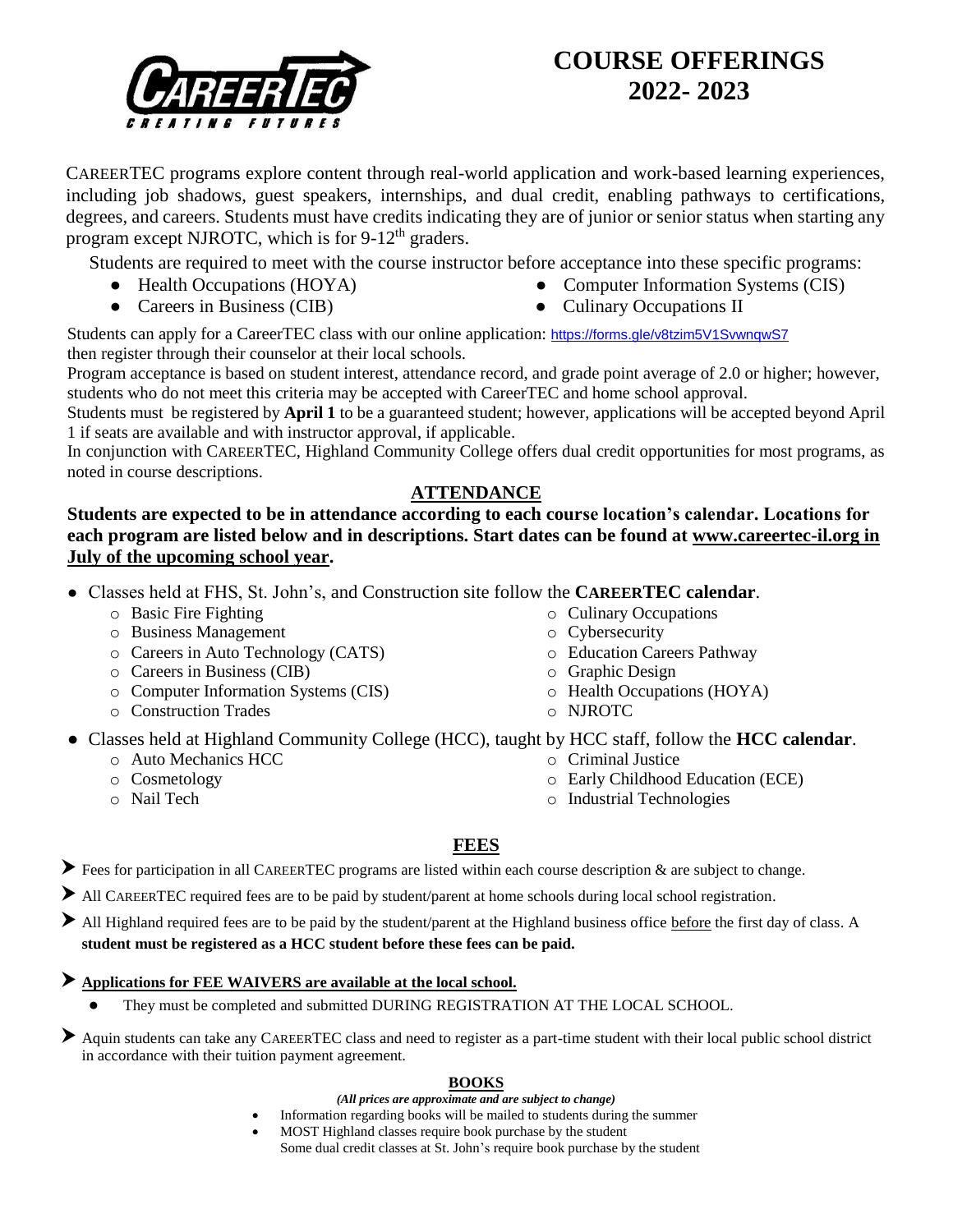### **BASIC FIRE FIGHTING I & II (15152A001 & 15152A002)**

| Level:          | $11th$ and $12th$ grade              |
|-----------------|--------------------------------------|
| Class location: | Freeport High School, Freeport       |
| Length:         | One year, double period              |
| Time:           | 7:30 - 9:00 a.m., Mon. - Fri.        |
| H.S. Credit:    | 2 credits per year                   |
| Calendar:       | This course follows the FHS calendar |

### **Basic Fire Fighting I**

This class is designed to introduce students to the "essential" skills of being a firefighter. In Fire Science I students will study the fundamentals of Fire Department Organization, Fire Behavior, Self-Contained Breathing Apparatus, Ladders, Hoses and Appliances, and Pumps. Safety surrounding these core areas will also be discussed. This course begins to lay the foundation for starting a career in the fire service.

### **Emergency Medical Responder (taken with Fire Science I)**

The Emergency Medical Responder course prepares the EMR student to provide pre-hospital assessment and care for patients of all ages with a variety of medical conditions and traumatic injuries. Areas of study include an introduction to emergency medical services systems, roles and responsibilities of EMRs, anatomy and physiology, medical emergencies, trauma, and special considerations for working in the pre-hospital setting.

### **EMS/Basic Fire Fighting II**

Fire Science II is the second class of a series of firefighting skills and "hands-on" activities building on the hose, ladders and breathing apparatus skills of Fire Science I. Against a background of Fire Scene Operations, the class focuses on fire attack techniques, ventilation and forcible entry with instruction on the proper use of the tools of the trade. Emphasis is placed on the safety skills with the self-contained breathing apparatus (SCBA), fire service ladders, small-tools and hose evolutions rounding out this offering.

### **BUSINESS COMMUNICATIONS & FINANCE**

| Level:           | $11th$ and $12th$ grade                              |
|------------------|------------------------------------------------------|
| Class location:  | St. John's Church, Freeport                          |
| Length:          | One year, double period                              |
| Time:            | 9:20 - 10:50 a.m., Mon. - Fri                        |
| H.S. Credit:     | 2 credits per year                                   |
| Post Sec Credit: | Highland Community College - Dual Credit **3 credits |
| Calendar:        | This course follows the CareerTEC calendar           |

#### Finance

#### **(Group 3 course – skill-level course)**

Finance courses are similar to Banking and Finance courses, but they focus specifically on finance, addressing how businesses raise, distribute, and use financial resources while managing risk. Course content typically involves modeling financial decisions (such as borrowing, selling equity or stock, lending or investing) typically undertaken by businesses. Business Communications

### **(Group 2 course – orientation-level course)**

Business Communications courses help students to develop an understanding and appreciation for effective communication in business situations and environments. Emphasis is placed on all phases of communication: speaking, listening, thinking, responding, reading, writing, communicating nonverbally, and utilizing technology for communication. Business communication functions, processes, and applications in the context of business may be practiced through problem-based projects and real-world application.

### **This program is only open to Freeport High School students**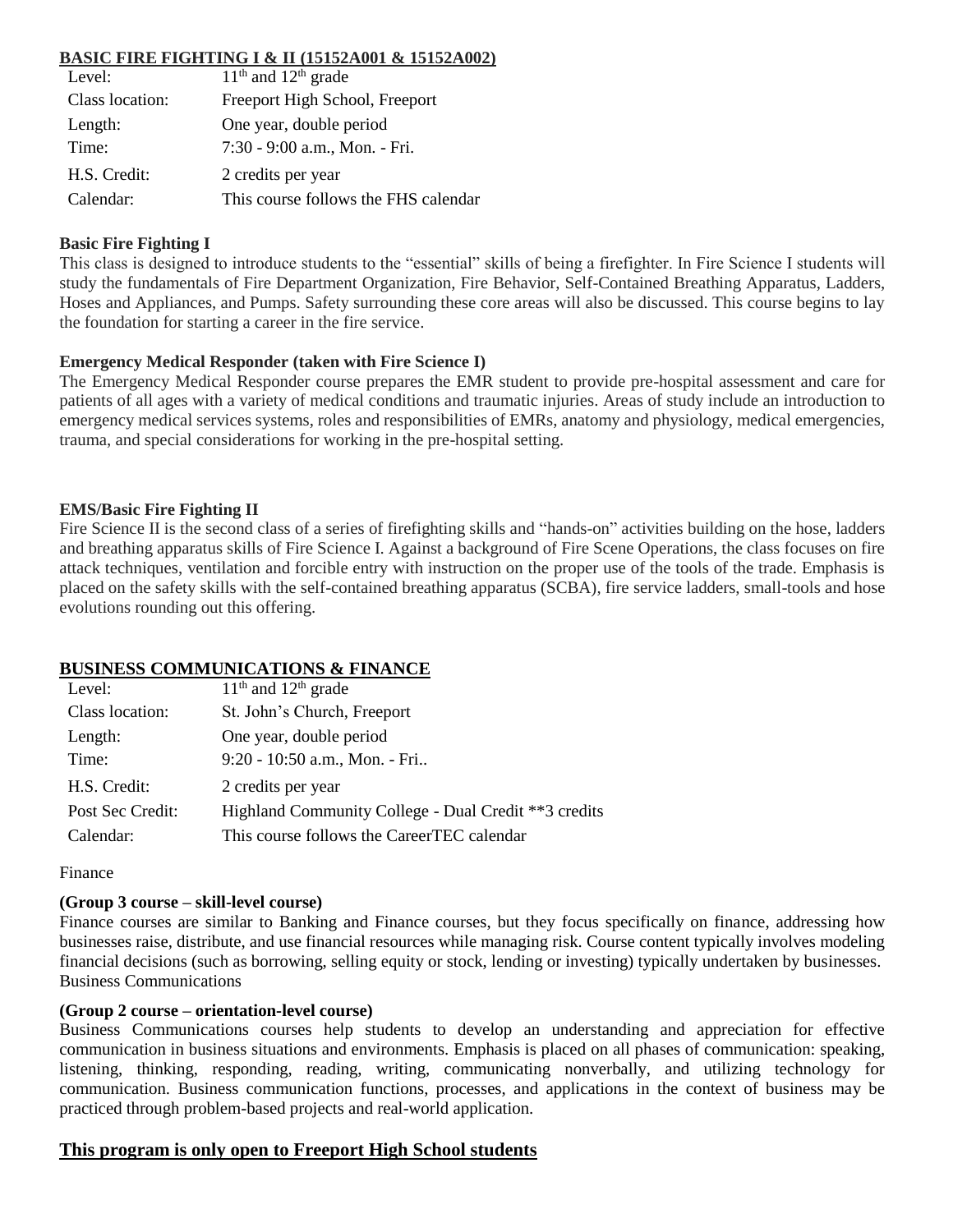### **CAREERS IN AUTO TECHNOLOGY & SERVICE I (CATS) (20104A001)**

| Level:                 | $11th$ and $12th$ grade                                                                                                                               |
|------------------------|-------------------------------------------------------------------------------------------------------------------------------------------------------|
| Class location:        | Freeport High School, Freeport                                                                                                                        |
| Length:                | One year, double period                                                                                                                               |
| Time:                  | 7:30 - 9:00 a.m., Mon. - Fri.                                                                                                                         |
| H.S. Credit:           | 2 credits per year                                                                                                                                    |
| Prerequisite:          | $9th$ grade reading comprehension level, $8th$ grade math skills level. Successfully passing Intro<br>to Auto or instructor approval (placement test) |
| <b>CAREERTEC</b> Fees: | \$40 (includes lab fees, work book, and one issuance of eye protection,<br>to be paid by student/parent at High School during registration            |
| Calendar:              | This course follows the CAREERTEC calendar                                                                                                            |

This course is a must for students with a desire to learn more about Auto Technology at an intermediate level. Working in the auto industry today is a big challenge. By developing entry-level diagnostic abilities (problem based learning), the student will learn how and why a part or system works or doesn't work. Learning things by trial and error is inadequate and very time consuming; classroom assignments and lab activities are taught daily with problem-based situations being presented and solved using math, common sense, mechanical aptitude, and written documentation by the students. Units covered are lighting systems, starting and charging, suspension and steering, tires and brakes systems, application of precision electrical and mechanical measuring devices, engine disassembly and inspection, vehicle inspection and maintenance, fuel system delivery service and advanced fuel, ignition, and control systems for small engines.

Each student will be required to do class work which will consist of a workbook and text assignments along with the corresponding shop exercise in the required time frame. Each unit must be passed with a minimum proficiency level of 78%. Personal responsibility, professionalism along with workplace skills are stressed and graded in this course. The program requires students to be able to pass safety tests (w/100%) and procedures studied in the class and shop. Correct use of tools and equipment are studied and developed. Students will have the opportunity to participate in job shadowing and field trips based upon attendance and completed assignments. Participation as a coordinated interactive work team is stressed as students will be required to do managerial, customer relation, and use information technology regularly as it is applied to the automotive service industry. This course provides knowledge and experience to continue into the second year of this program which requires independent study.

### **CAREERS IN AUTO TECHNOLOGY & SERVICE II (CATS II) (20104A002)**

| Level:                 | $12th$ grade                                                                    |                                                    |
|------------------------|---------------------------------------------------------------------------------|----------------------------------------------------|
| Class location:        | Freeport High School, Freeport                                                  | CareerClusters <sup>®</sup><br>PATHWAYS TO COLLEGE |
| Length:                | One year, double period                                                         | Transportation,                                    |
| Time:                  | 7:30 - 9:00 a.m., Mon. - Fri.                                                   | <b>Distribution &amp; Logistics</b>                |
| H.S. Credit:           | 2 credits per year                                                              |                                                    |
| Prerequisite:          | Completion of Careers in Auto Technology I with C or better and 95%             |                                                    |
|                        | attendance                                                                      |                                                    |
| <b>CAREERTEC</b> Fees: | \$40 (includes lab fees, work book, and one issuance of eye protection), to be  |                                                    |
|                        | paid by student/parent at High School during registration                       |                                                    |
| Calendar:              | This course follows the CAREERTEC calendar                                      |                                                    |
| Other:                 | Students are required to provide their own standard and metric 1/4 drive socket |                                                    |
|                        | sets and screw drivers, to be kept on site before being allowed to work in the  |                                                    |
|                        | lab.                                                                            |                                                    |

This course is for students in  $12<sup>th</sup>$  grade that have passed the first level the previous year. They will be required to perform specific repair and maintenance procedures on lab and live vehicles. These procedures will include writing invoices, performing the work, accessing needed repair information, and proving the repair fixed the problem. Assignments and lab activities are taught and applied on a regular basis within this course. In this level they will take the concepts learned the previous year and apply them regularly to develop proficiency for entering post-secondary education or the workforce. Students will have the opportunity to participate in job shadowing and field trips in this program based upon attendance and completed assignments. Workplace skills are taught in class and practiced at prospective places of employment and job shadowing sites. Units covered are: Safety (100% passing grade requirement), review of level 1 curriculum, reconstruction of vehicle systems as a working lab model and use of computers for documentation and recording. Systems not covered previously such as welding, axles, clutches are also part of this course. I.C.E., E.V. (internal combustion, electric and alternatively fueled) are included. Each unit must be passed with a minimum proficiency level of 78%.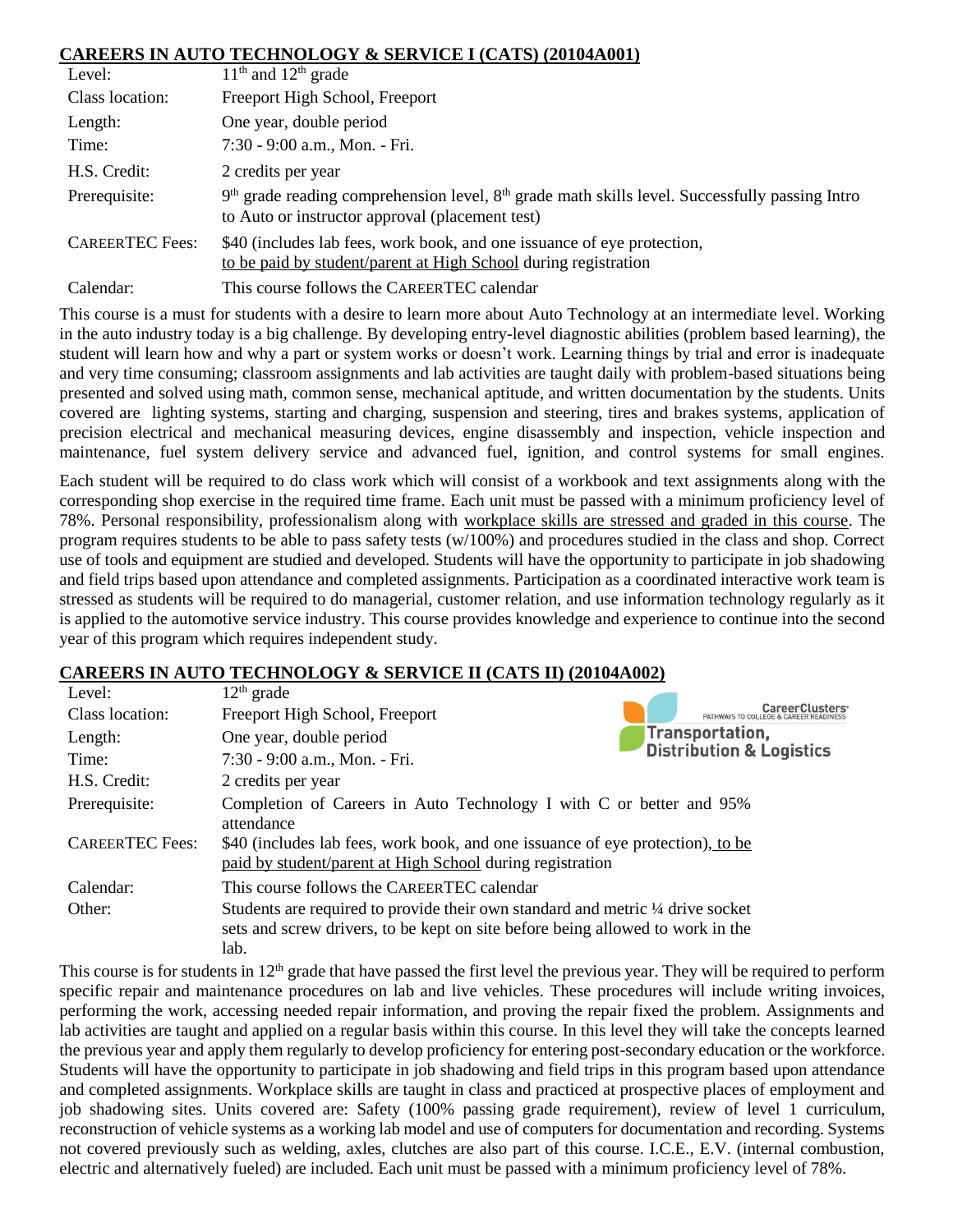### **CAREERS IN BUSINESS (CIB) (20152A001) year 1**

| Level:                 | $11th$ and $12th$ grade                                                                                                                                       |
|------------------------|---------------------------------------------------------------------------------------------------------------------------------------------------------------|
| Class Location:        | St. John Church, Freeport                                                                                                                                     |
| Time:                  | 1:00 - 2:30 p.m., Mon. - Fri.                                                                                                                                 |
| Length:                | One year, double period                                                                                                                                       |
| H.S. Credit:           | 2 credits per year                                                                                                                                            |
| Post Sec Credit:       | Highland Community College - Dual Credit **9 credits                                                                                                          |
| Prerequisites:         | Meeting with instructor, minimum GPA, good attendance, and business/computer-orientation<br>class (if offered), are required for acceptance into this program |
| <b>CAREERTEC</b> Fees: | \$25, to be paid by student/parent at High School during registration                                                                                         |
| <b>HCC</b> Fees:       | \$30 registration fee per school year, to be paid by student/parent at HCC                                                                                    |
| Calendar:              | This course follows the CAREERTEC calendar                                                                                                                    |

**Careers in Business(CIB)** is a program offering 9 dual credits (college credit) during year one and introduces a variety of business concepts and applications. Additionally, job shadowing opportunities, guest speakers and field trips reinforce the areas students have studied within the business career clusters.

- **Curriculum:**
	- Personal Finance
	- Investing & Saving
	- Banking & Credit
	- Communication Skills
	- Business Presentations & Writing
	- Problem Solving
	- College Exploration & Career Planning

### **Dual Credit Business Courses:**

- Business Communications BUSN141
- Math of Business BUSN125
- Microsoft Excel INFT 140
- Resume and Interviewing Skills
- Microsoft Word, Excel and PowerPoint
- Stock Market Game
- Job Shadowing
- Guest Speakers
- Business Related Field Trips
- Microsoft Word INFT131
- Microsoft PowerPoint INFT135

CareerClusters

All accepted students will attend a mandatory orientation meeting prior to the start of classes. All fees listed for HCC are approximate and are subject to rate changes and textbook pricing at HCC.

#### **CAREERS IN BUSINESS II (CIB) (22153A001)**

| Level:           | $\mathbf{H}$<br>$12th$ grade                                               | <b>Business Management</b><br>& Administration |
|------------------|----------------------------------------------------------------------------|------------------------------------------------|
| Class Location:  | Internship sites                                                           |                                                |
| Time:            | 8 hours weekly; schedules determined by instructor, student and mentor     |                                                |
| Length:          | One year, double period                                                    |                                                |
| H.S. Credit:     | 2 credits per year                                                         |                                                |
| Post Sec Credit: | Highland Community College - Dual Credit **1-4 credits                     |                                                |
| Prerequisites:   | Completion of CIB year 1 with C or better and 95% attendance               |                                                |
| <b>HCC</b> Fees: | \$15 registration fee per school year, to be paid by student/parent at HCC |                                                |
| Calendar:        | This course follows the CAREERTEC calendar                                 |                                                |

CIB I as a junior may continue for a second year (pending successful completion of year one) and participate in an internship where they gain valuable experience outside of the classroom setting. Transportation to and from the internship placement is the responsibility of the intern.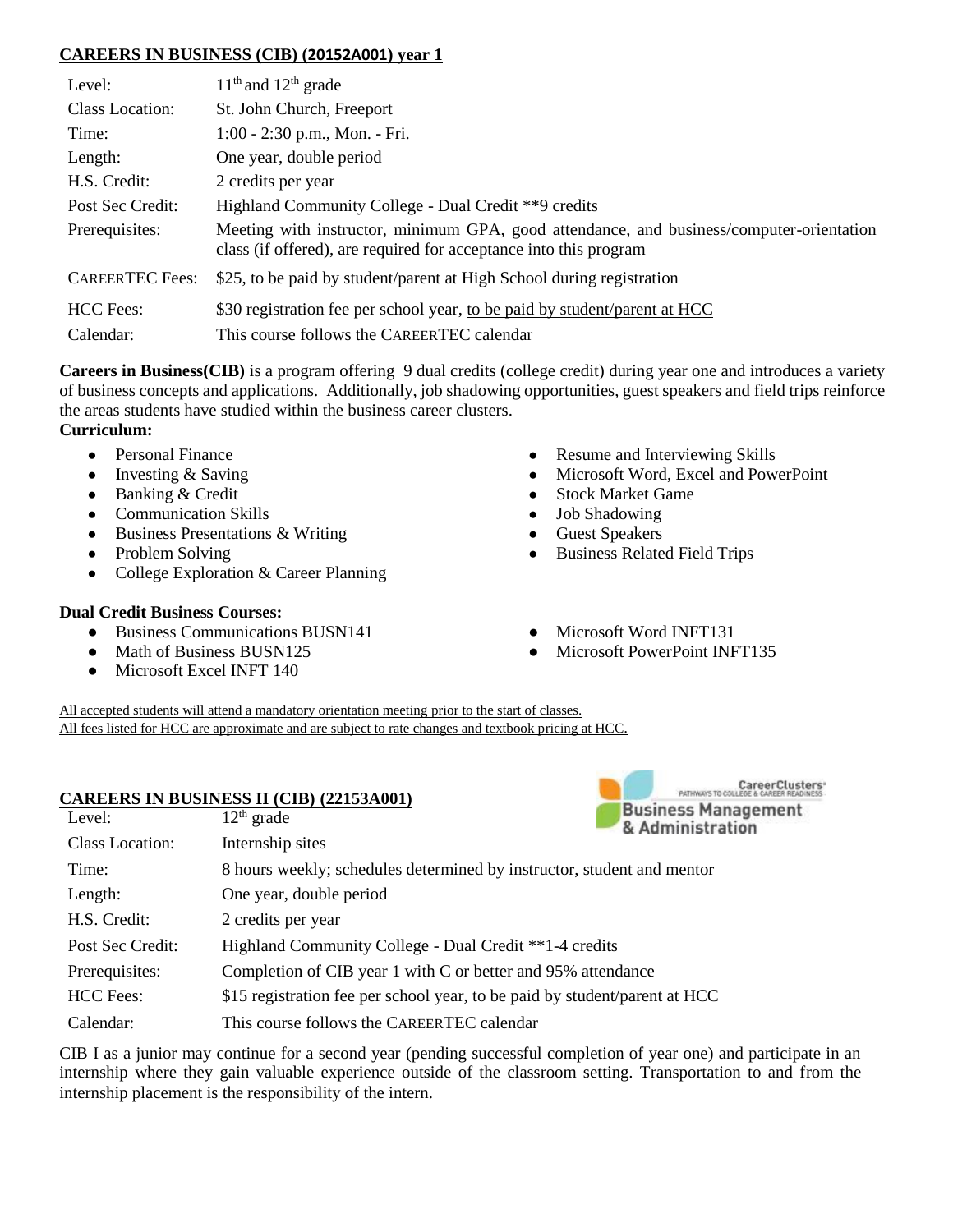#### **COMPUTER INFORMATION SYSTEMS I (CIS) (10102A001)**

|                        | COMPUTER INFORMATION SYSTEMS I (CIS) (10102A001)                                                                                                |  |
|------------------------|-------------------------------------------------------------------------------------------------------------------------------------------------|--|
| Level:                 | $11th$ and $12th$ grades<br><b>Information Technology</b>                                                                                       |  |
| <b>Class Location:</b> | St. John Church, Freeport                                                                                                                       |  |
| Time:                  | 7:30 - 9:00 a.m., 9:20 - 10:50 a.m., & 1:00 - 2:30 p.m., Mon. - Fri.                                                                            |  |
| Length:                | One year, double period                                                                                                                         |  |
| H.S. Credit:           | 2 credits per year                                                                                                                              |  |
| Post Sec Credit:       | Highland Community College - Dual Credit ** 6 credits                                                                                           |  |
| Prerequisite:          | Business/Computer orientation class, if offered. Completed application and meeting with<br>instructor required for acceptance into this program |  |
| <b>CAREERTEC</b> Fees: | \$235, to be paid by student/parent at High School during registration                                                                          |  |
| <b>HCC</b> Fees:       | \$30 registration fee per school year, to be paid by student/parent at HCC                                                                      |  |
| <b>Textbook Fees:</b>  | NA (provided through coursework software/materials)                                                                                             |  |
| <b>Optional Fees:</b>  | Student is responsible for any certification testing fees                                                                                       |  |
| Calendar:              | This course follows the CAREERTEC calendar                                                                                                      |  |

CIS I prepares the student to be able to identify every component in as well as disassemble and reassemble troubleshoot computers. Students will set up operational and security procedures. The student will learn how to configure and troubleshoot Windows and Linux operating systems. The student will install, upgrade, or repair microcomputers, peripheral devices, including but not limited to Raspberry Pi and Nvidia Jetson Nano devices. In addition, the student will be introduced to the Cisco Networking Academy, Packet Tracer and Cyber Security. Successful completion of this course will allow students the opportunity to test for A+ certification. Dual credits at HCC: INFT 182: Microcomputer Hardware, INFT 282: A+.

CarporClustores

All accepted students will attend a mandatory orientation meeting prior to the start of classes. All fees listed for HCC are approximate and are subject to rate changes and textbook pricing at HCC.

#### **COMPUTER INFORMATION SYSTEMS II (CIS) (10102A002)**

|                        | $\mathbf{C}$ UMI UTER INFORMATION DI DI EMD II (CID) (IUIU2AUU2)<br><b>PATHWAYS TO COLLEGE &amp; CAREER READINESS</b>                                    |  |
|------------------------|----------------------------------------------------------------------------------------------------------------------------------------------------------|--|
| Level:                 | $12th$ grade<br><b>Information Technology</b>                                                                                                            |  |
| Class Location:        | St. John's Church, Freeport                                                                                                                              |  |
| Time:                  | 7:30 - 9:00 a.m., 9:20 - 10:50 a.m., & 1:00 - 2:30 p.m., Mon. - Fri.                                                                                     |  |
| Length:                | One year, double period                                                                                                                                  |  |
| H.S. Credit:           | 2 credits per year                                                                                                                                       |  |
| Post Sec Credit:       | Highland Community College - Dual Credit** approximately 6-8 credits                                                                                     |  |
| Prerequisite:          | Completion of CIS I with C or better and 95 % attendance, completed application and<br>meeting with instructor required for acceptance into this program |  |
| <b>CAREERTEC Fees:</b> | \$235, to be paid by student/parent at High School during registration                                                                                   |  |
| <b>HCC</b> Fees:       | \$30 registration fee per school year, to be paid by student/parent at HCC                                                                               |  |
| <b>Textbook Fees:</b>  | NA (provided through coursework software/materials)                                                                                                      |  |
| <b>Optional Fees:</b>  | Student is responsible for any certification testing fees                                                                                                |  |
| Calendar:              | This course follows the CAREERTEC calendar                                                                                                               |  |

CIS II provides a combination of academics and workplace skills that move a student toward further experiences in the computer field and the optional opportunity to pass industry-recognized certification exams. Class activities and hands-on laboratories include Cisco Networking Academy and Packet Tracer. Coding, Cyber Security, Networking +, and Workplace Experience will provide students foundational skills needed to install, operate, manage, maintain, and troubleshoot networks. Introduction to design principles and implementation of systems languages. Topics include syntax, data types, control structures, and storage management. Integrated Development Environments and Object Orientated Programing will be introduced. Languages may change depending on what is currently in demand. Opportunity at local employers to apply learned skills. Dual credits at HCC: SPTP 295: Coding Essentials, INFT 284: Net +, and OCED 290: Workplace Experience. Successful completion of this course will allow students the opportunity to test for Net+ certification.

All accepted students will attend a mandatory orientation meeting prior to the start of classes.

All fees listed for HCC are approximate and are subject to rate changes and textbook pricing at HCC.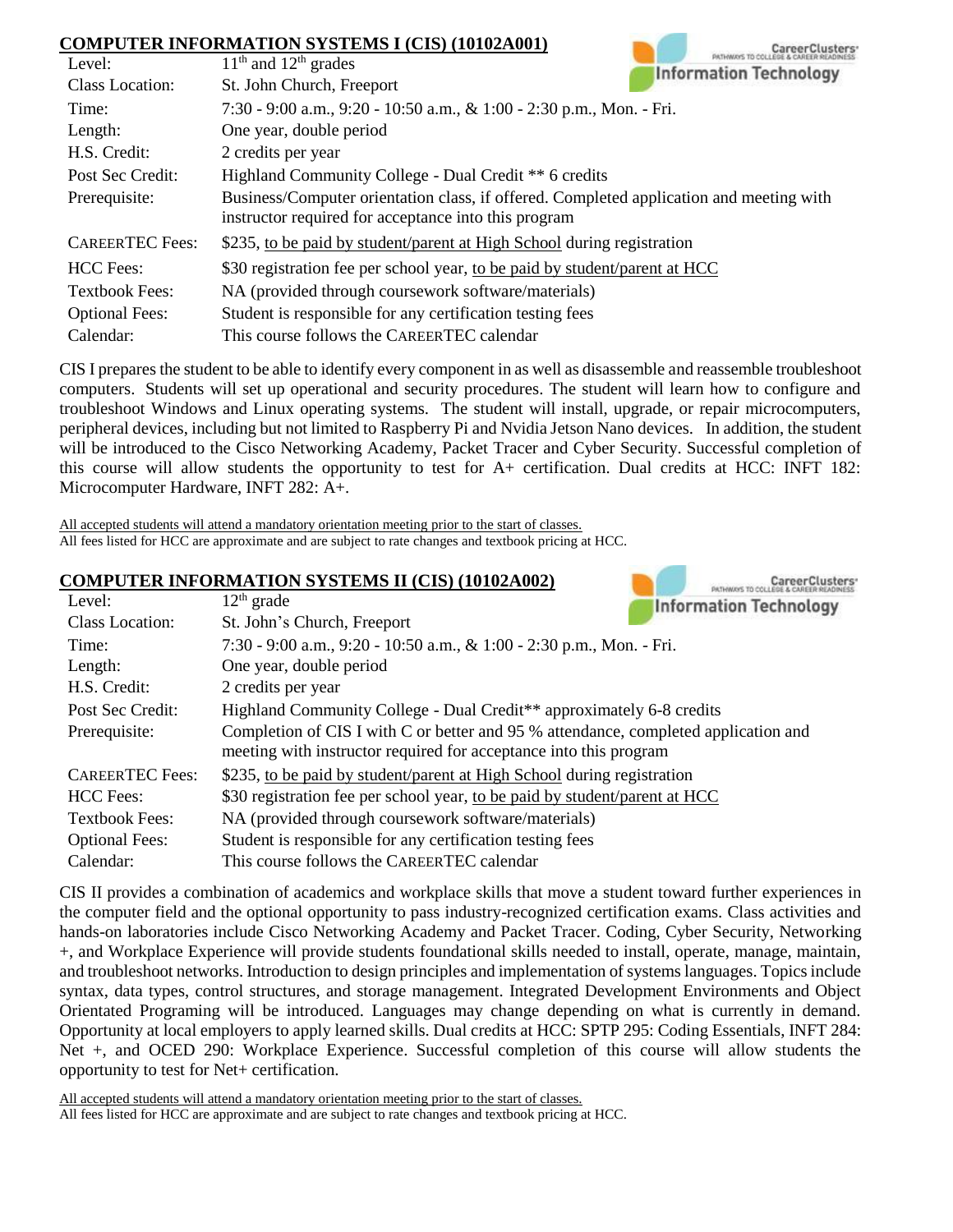### **CONSTRUCTION TRADES I (17002A001)**

| Level:          | $11th$ and $12th$ grade                                         |                |
|-----------------|-----------------------------------------------------------------|----------------|
| Class Location: | Freeport High School shop, by tennis courts / Construction Site |                |
| Time:           | 7:30 - 9:00 a.m., Mon. - Fri.                                   |                |
| Length:         | One year, double period                                         | Architecture & |
| H.S. Credit:    | 2 credits per year                                              | Construction   |
| Prerequisite:   | Knowledge of fractions and decimals                             |                |
| Calendar:       | This course follows the CAREERTEC calendar                      |                |

Learn to build and/or remodel a house! Construction Trades Youth Apprenticeship Year I provides introductory, onsite construction skills to students interested in the building industry, from laborer to architect. Students construct a family housing unit from foundation to roof or smaller units demonstrating the same building techniques after receiving safety and construction instruction in a classroom site. Construction careers explored include carpenter, electrician, plumber, heating, and air conditioning technician, dry-walling, construction technician as well as manager and architect. With the support of area industries, this course is an important first step toward success within the construction trades industry. Opportunity to earn OSHA 10-hour General Industry certification.



### **CONSTRUCTION TRADES II (17002A002)**

| Level:           | $12th$ grade                                                         | t.onstructio |
|------------------|----------------------------------------------------------------------|--------------|
| Class Location:  | Freeport High School shop, by tennis courts/ Construction Site       |              |
| Time (option 2): | 7:30 - 9:00 a.m., Mon. - Fri.                                        |              |
| Length:          | One year, double period                                              |              |
| H.S. Credit:     | 2 credits per year                                                   |              |
| Prerequisite:    | Successful completion of CTYA I with a C or above and 95% attendance |              |
| Calendar:        | This course follows the CAREERTEC calendar                           |              |

Students continue in the hands-on-program described in Year I to learn more advanced skills used in the construction trades industry and possibly become a foreman on the Construction Trades job site. Opportunity to earn OSHA 10-hour Construction certification.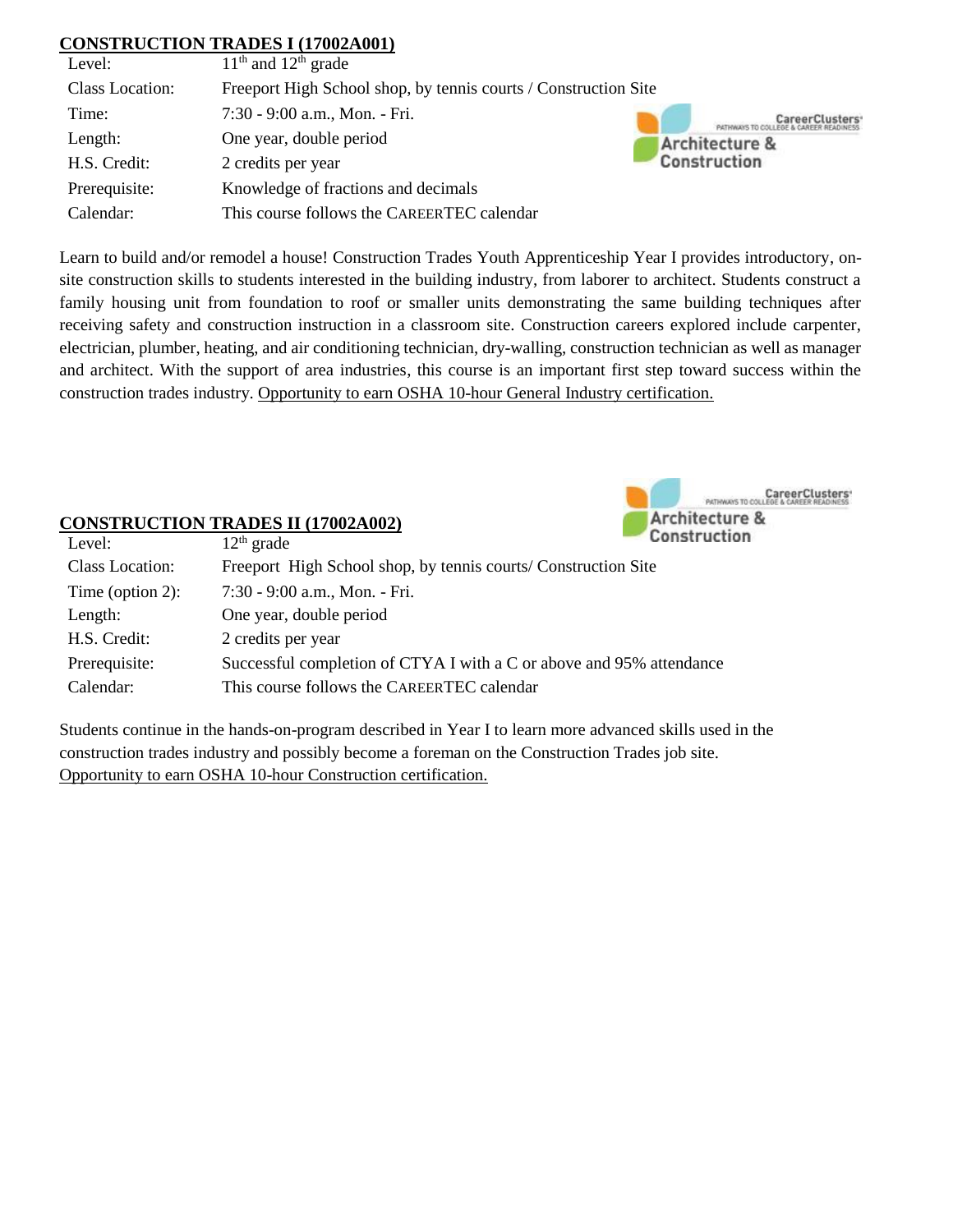### **COSMETOLOGY I (COSMO I) (19101A001)**



| Level:                | $11th$ and $12th$ grade                                                                                                                                                                                                      | <b>Human Services</b> |
|-----------------------|------------------------------------------------------------------------------------------------------------------------------------------------------------------------------------------------------------------------------|-----------------------|
| Class Location:       | <b>Highland Community College, Freeport</b>                                                                                                                                                                                  |                       |
| Time:                 | $7:30 - 9:00$ a.m., Mon. - Fri.                                                                                                                                                                                              |                       |
| Length:               | One year, double period                                                                                                                                                                                                      |                       |
| H.S. Credit:          | 2 credits per year                                                                                                                                                                                                           |                       |
| <b>HCC</b> Credit:    | Highland Community College - Dual Credit <sup>**</sup> 6 credits                                                                                                                                                             |                       |
| Prerequisite:         | 8 <sup>th</sup> grade reading level                                                                                                                                                                                          |                       |
| <b>HCC</b> Fees:      | \$750-\$757 (\$80 uniform and shoes, \$30-\$37 uniform smock, \$250 basic student kit and \$120<br>course fee, \$240 tech $\&$ activity fees, \$30 registration fee per school year), to be paid by<br>student/parent at HCC |                       |
| <b>Textbook Fees:</b> | Approximately \$300 textbook bundle and study guide                                                                                                                                                                          |                       |
| Calendar:             | This class follows the HCC calendar                                                                                                                                                                                          |                       |

Students will identify safety and decontamination procedures required for safety and sanitary customers services in the cosmetology industry. Students will identify hair anatomy and disorders as well as perform shampooing and conditioning the hair and scalp. Students will identify and demonstrate skills in basic hair design such as finger waving, pin curls and rollers. Students will perform basic lab services on mannequins and clientele. Course content covers COSM 121.

All accepted students will attend a mandatory orientation meeting prior to the start of classes. All fees listed for HCC are approximate and are subject to rate changes and textbook pricing at HCC**.**

#### **COSMETOLOGY II (COSMO II) (19101A002)** Level:  $12th$  grade



| LUVU.                 | $12 \mu$ grauc                                                                                  |
|-----------------------|-------------------------------------------------------------------------------------------------|
| Class Location:       | <b>Highland Community College, Freeport</b>                                                     |
| Time:                 | $1:00 - 2:30$ p.m., Mon. - Fri.                                                                 |
| Length:               | One year, double period                                                                         |
| H.S. Credit:          | 2 credits per year                                                                              |
| Post Sec Credit:      | Highland Community College - Dual Credit** 6 credits                                            |
| Prerequisite:         | Completion of Cosmetology I with a C or better and 95% attendance rate                          |
| <b>HCC</b> Fees:      | \$390 (\$120 course fee, \$240 tech & activity fees, \$30 registration fee per school year), to |
|                       | be paid by student/parent at HCC                                                                |
| <b>Textbook Fees:</b> | Use book from year 1                                                                            |
| Calendar:             | This course follows the HCC calendar                                                            |

Students will demonstrate skill in thermal pressing. Students will learn and demonstrate various braiding techniques. Students will understand the communication on client consultations. Students will learn and perform manicuring and pedicuring. Students will identify different hair cutting strategies and will perform various haircuts on men, women and children. Course content covers COSM 122.

All fees listed for HCC are approximate and are subject to rate changes and textbook pricing at HCC**.**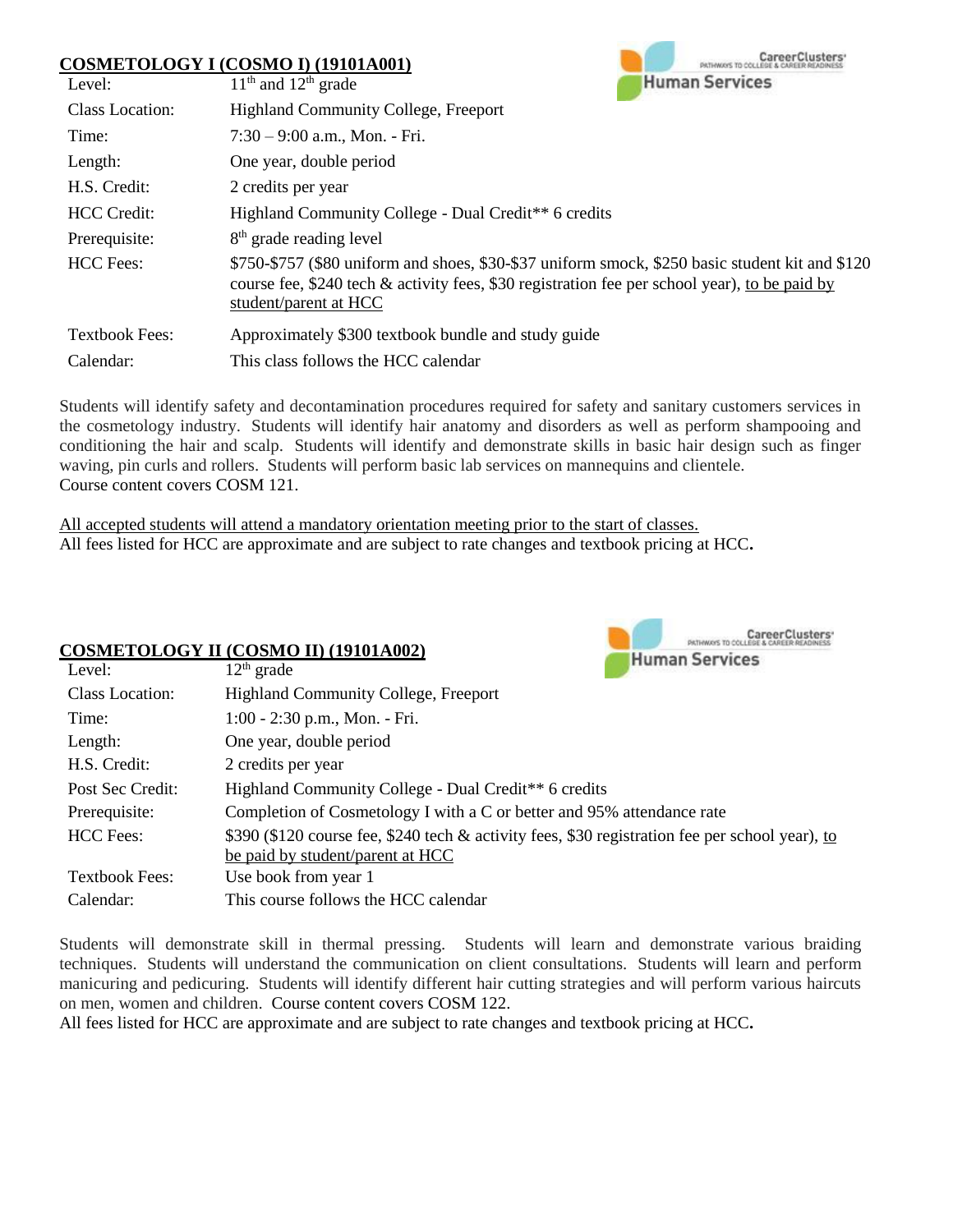### **CRIMINAL JUSTICE (04165A001 & 15052A001)**

|                  | CRIMINAL JUSTICE (04165A001 & 15052A001)                                                                                               |                                                          |
|------------------|----------------------------------------------------------------------------------------------------------------------------------------|----------------------------------------------------------|
| Level:           | $11th$ & $12th$ grade                                                                                                                  |                                                          |
| Class Location:  | <b>Highland Community College, Freeport</b>                                                                                            | Law, Public Safety,<br><b>Corrections &amp; Security</b> |
| Time:            | $7:30 - 9:00$ a.m., Mon. - Thurs.                                                                                                      |                                                          |
| Length:          | One year, double period                                                                                                                |                                                          |
| H.S. Credit:     | 2 credits per year                                                                                                                     |                                                          |
| Post Sec Credit: | Highland Community College - Dual Credit** 12 credits                                                                                  |                                                          |
| <b>HCC</b> Fees: | \$535 (\$480 tech + \$25 Info Tech Fee & activity fees, \$30 registration fee per school year), to<br>be paid by student/parent at HCC |                                                          |
| Textbook fees:   | \$500-\$725                                                                                                                            |                                                          |
| Calendar:        | This course follows the HCC calendar                                                                                                   |                                                          |

The Criminal Justice program will provide foundational courses for a variety of career pathways, including law enforcement, crime scene investigators, corrections, lawyers, probation and parole officers, security, parks and wildlife, and social work. Course content will include overview and history of institutions, correctional systems, practices, and issues related to criminal justice. Course content will also focus on principles and functions of crime, acts, mental state, criminal liability, juvenile delinquency, information systems, and criminological theories throughout history to present day. Topics will also include current trends in U.S. crime rates; patterns of victimization; characteristics of property crimes, violent crimes, substance abuse; and corporate crimes. Students will also be introduced to the topics of cybercrime and cyber security. Dual Credit at HCC: CJS 101, CJS 102, CJS 103 and INFT 180.

All accepted students will attend a mandatory orientation meeting prior to the start of classes. All fees listed for HCC are approximate and are subject to rate changes and textbook pricing at HCC**.**

| <b>CRIMINAL JUSTICE II (15057A001)</b> |                                                                                                                                               |  |  |
|----------------------------------------|-----------------------------------------------------------------------------------------------------------------------------------------------|--|--|
| Level:                                 | Law, Public Safety,<br>$12th$ grade<br><b>Corrections &amp; Security</b>                                                                      |  |  |
| Class Location:                        | <b>Highland Community College, Freeport</b>                                                                                                   |  |  |
| Time:                                  | 1-2:30 p.m. Mon. - Thurs. Some courses may be offered online.                                                                                 |  |  |
| Length:                                | One year, double period                                                                                                                       |  |  |
| H.S. Credit:                           | 2 Credits per year                                                                                                                            |  |  |
| Post Sec Credit:                       | Highland Community College $-7-10$ Dual Credit <sup>**</sup> credits                                                                          |  |  |
| Prerequisite:                          | Completion of Criminal Justice I with a C or better and 95% attendance rate                                                                   |  |  |
| <b>HCC</b> Fees:                       | \$312-\$512 (\$280-\$480 tech & activity fees, \$2 course fee, \$30 registration fee per school<br>year), to be paid by student/parent at HCC |  |  |
| Textbook fees:                         | \$300-\$400                                                                                                                                   |  |  |
| Calendar:                              | This course follows the HCC calendar                                                                                                          |  |  |

The Criminal Justice II program offers an opportunity to study and examine criminology two days a week in the fall. Criminology is the subfield of sociology that focuses upon crime, law, and social control within the context of social organization and culture. Additionally, two days a week in the fall will focus on independent work toward Physical Fitness 1 and an 8-week online course of First Aid, required courses for degree programs. In the second semester, students will focus on the topic of juvenile justice. Students will develop an understanding of the history of the special social category of juvenile delinquency and the dispensing of juvenile justice in the United States. The evolution of theories and dominant social conceptions are then correlated with practical police, judiciary, and correctional practices. The spring term course will introduce students to criminal law as an elective course for Criminal Justice certificate, degree and/or transfer program. This course will analyze the principles and functionalities of substantive criminal law, including elements of a crime, acts, mental state, attendant circumstances, and criminal liability. This course will include evaluation and analysis of crimes against property, habitation, public order, and crimes against persons, and more Special consideration is given to the criminal law within Illinois. This course may be taught in an online format. Dual Credit at HCC: CJS 201, 202, 203, HLTH 212 (First Aid), and PHYD 121 (Physical Fitness). All accepted students will attend a mandatory orientation meeting prior to the start of classes.

All fees listed for HCC are approximate and are subject to rate changes and textbook pricing at HCC**.**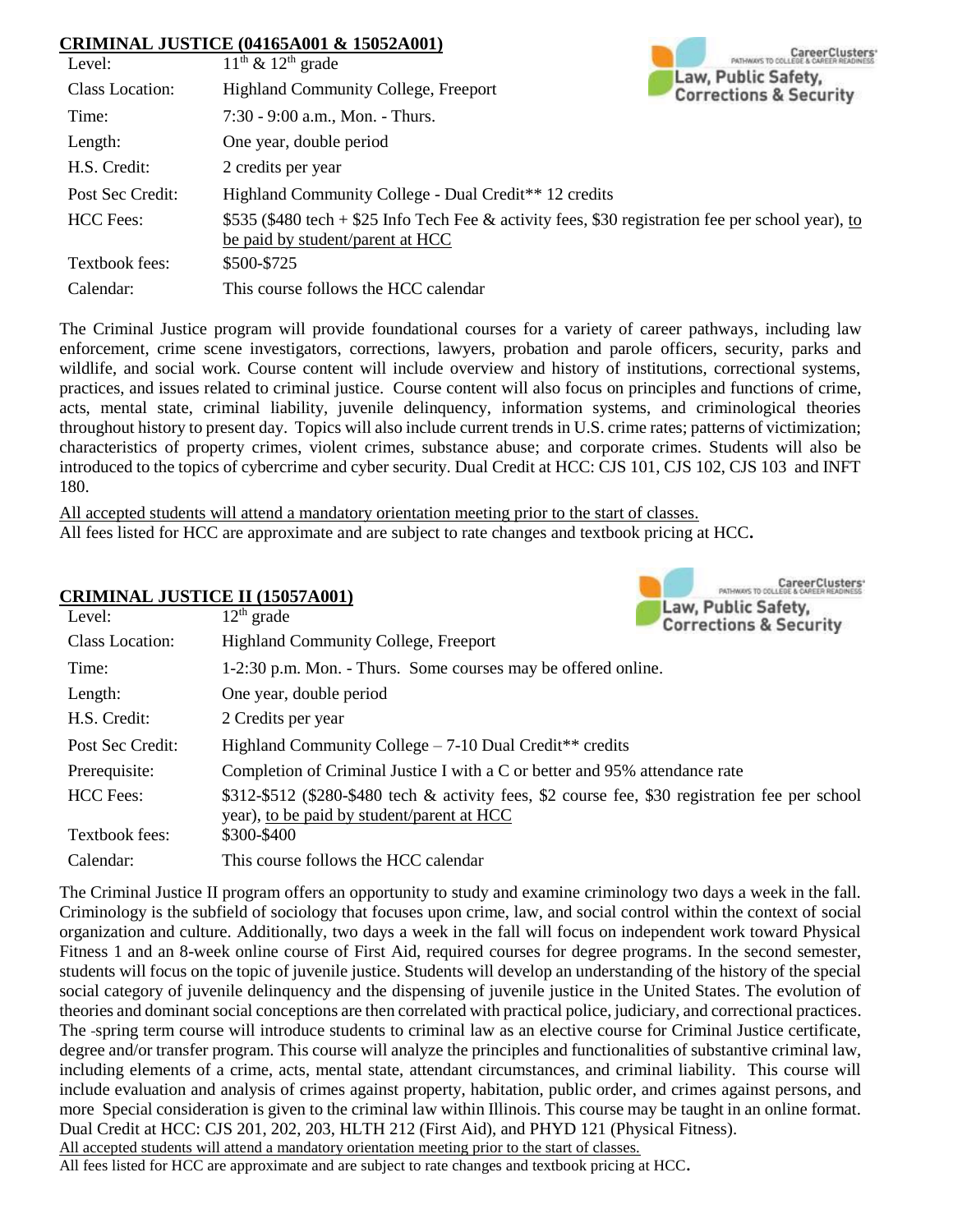### **CULINARY ARTS I (16052A001)**

| CULINARY ARTS I (16052A001) |                                                                            |
|-----------------------------|----------------------------------------------------------------------------|
| Level:                      | $11th$ and $12th$ grade<br><b>Hospitality &amp; Tourism</b>                |
| Class Location:             | St. John Church, Freeport                                                  |
| Time:                       | 7:30 - 9:00 a.m., 9:20 - 10:50 a.m., & 1:00 - 2:30 p.m., Mon. - Fri.       |
| Length:                     | One year, double period                                                    |
| H.S. Credit:                | 2 credits per year                                                         |
| Post Sec Credit:            | Highland Community College - Dual Credit** 1 credit                        |
| <b>CAREERTEC</b> Fees:      | \$70 (\$25 lab fees, \$20 textbook rental, \$25 chef jacket),              |
|                             | to be paid by student/parent at High School during registration            |
| <b>Optional HCC Fees:</b>   | \$15 registration fee Spring semester, to be paid by student/parent at HCC |
| Calendar:                   | This course follows the CAREERTEC calendar                                 |

Culinary Arts I teaches practical culinary skills and knowledge including knife skills, cooking techniques, industry guidelines, international cuisine, and terminology needed for the development of food service competencies and workplace skills. The majority of the class is spent in the kitchen applying culinary skills through lab activities. Food sanitation and classroom application will prepare students for an industry-recognized sanitation exam. Additional content includes professionalism, kitchen essentials, basic and advanced food preparation, food service equipment, management essentials, and building a successful career in the industry. Students will be provided training opportunities on commercial equipment. Dual credits at HCC: Food Sanitation Certification, HMEC 192. All fees listed for HCC are approximate and are subject to rate changes and textbook pricing at HCC**.**

#### **CULINARY ARTS II (16055A001)**

| Level:                    | $12th$ grade                                                                                           |
|---------------------------|--------------------------------------------------------------------------------------------------------|
| Class Location:           | <b>Hospitality &amp; Tourism</b><br>Internship sites                                                   |
| Time:                     | Varies dependent on internship agreement                                                               |
| Length:                   | One year, double period                                                                                |
| H.S. Credit:              | 2 credits per year                                                                                     |
| Post Sec Credit:          | Highland Community College - Dual Credit** 1-3 credits                                                 |
| Prerequisite:             | Successful completion of Culinary Arts I with a C or better, 95% attendance and instructor<br>approval |
| <b>Optional HCC Fees:</b> | \$15 registration fee Spring semester, to be paid by student/parent at HCC                             |
| Calendar:                 | This course follows the CAREERTEC calendar                                                             |

Culinary Arts II is an internship-based program designed to prepare students for an occupation in the food service industry. Students do not meet in a typical classroom setting. Students complete four internships, one each quarter, at a variety of food businesses. The course places special emphasis on developing real-world culinary skills, including design and organization of food service systems in a variety of settings, human relations, and personnel training and supervision. Additional topics include food cost accounting, taking inventory, advertising, monitoring consumer and industry trends, and individualized mastery of culinary techniques. Students will be responsible for transportation to and from internship sites. Dual credit at HCC possible: OCED 290 (Workplace Experience)

All fees listed for HCC are approximate and are subject to rate changes and textbook pricing at HCC**.**

### **CYBERSECURITY**

| Level:                 | 11 and $12th$ grade                        |
|------------------------|--------------------------------------------|
| <b>Class Location:</b> | St. John's Church, Freeport                |
| Time:                  | $9:20-10:50$ a.m., Mon - Fri.              |
| Length:                | One year, double period                    |
| H.S. Credit:           | 2 credits per year                         |
| Calendar:              | This course follows the CAREERTEC calendar |

Cybersecurity courses introduce students to the concepts of cybersecurity. These courses provide students with the knowledge and skills to assess cyber risks to computers, networks, and software programs. Students will learn how to create solutions to mitigate cybersecurity risks. These courses may also cover the legal environment and ethical computing behavior related to cybersecurity.

## **This program is only open to Freeport High School students**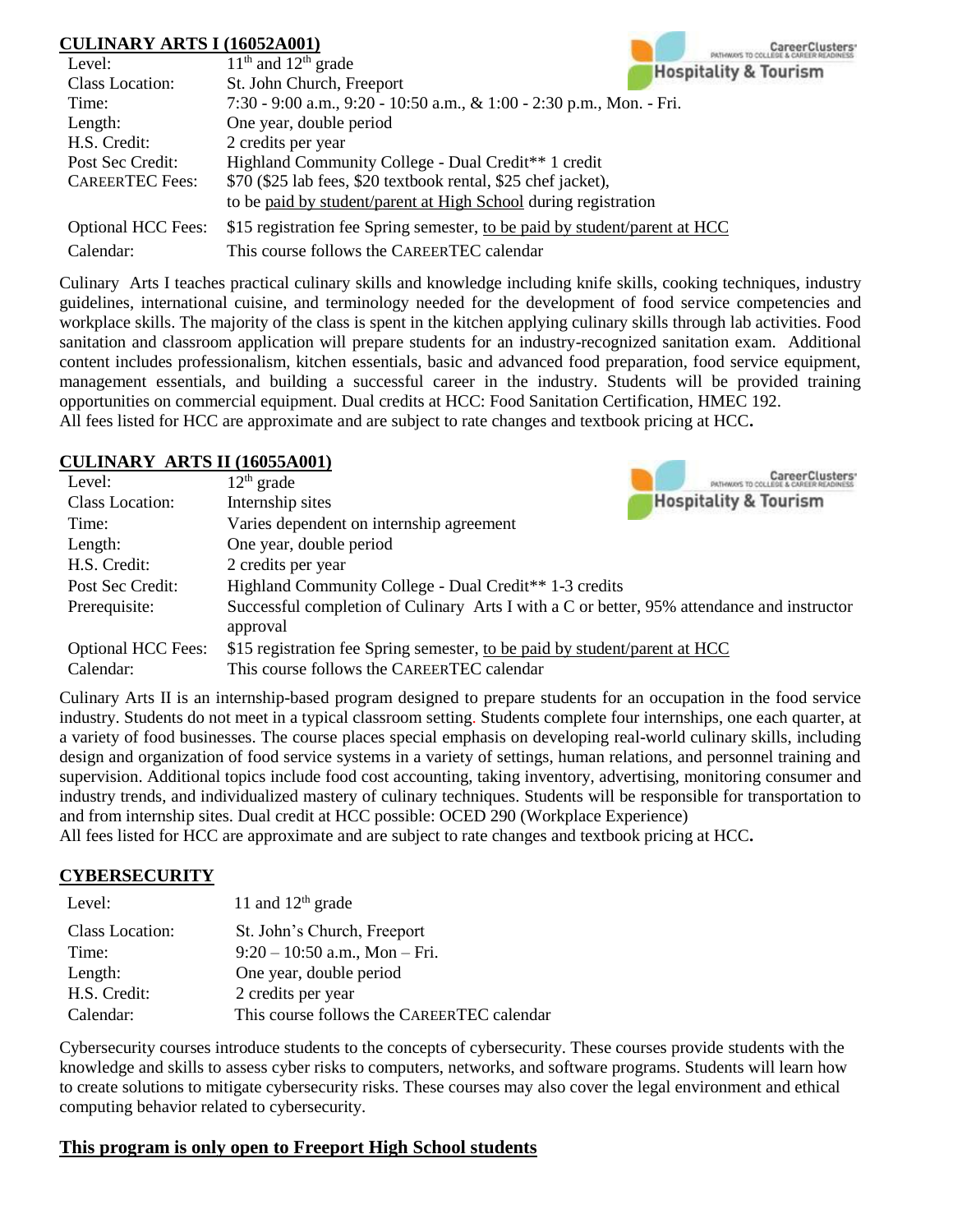### **EARLY CHILDHOOD EDUCATION I (19153A001)**

| Level:                                     | $11th$ and $12th$ grade                                                                                                |  |
|--------------------------------------------|------------------------------------------------------------------------------------------------------------------------|--|
| Class Location:                            | Highland Community College, YMCA Early Learning Center, or home school district<br>preschool                           |  |
| Time:                                      | $7:30 - 9:00$ a.m. Mon. - Thurs.                                                                                       |  |
| Length:<br>HS Credit:<br>Post Sec. Credit: | One year, double period<br><b>Human Services</b><br>2 credits<br>Highland Community College - Dual Credit ** 6 credits |  |
| <b>HCC</b> Fees                            | \$270 (\$240 tech & activity fees, \$30 registration fee per school year), to be paid by<br>student/parent at HCC      |  |
| Textbook fees:<br>Calendar:                | Approx. \$60<br>This course follows the HCC calendar                                                                   |  |

This program allows students to work directly with children from birth through second grade while earning college credit! Students can begin working toward Early Childhood Educator Gateways to Opportunities Credential Level 2 while spending time in early childhood settings with children. This credential makes students eligible for the Gateways to Opportunities Scholarships.

Dual credit year 1: ECE 121: Introduction to Early Childhood; ECE 123: Health Safety & Nutrition of the Young Child, 6 total credits.

All accepted students will attend a mandatory orientation meeting prior to the start of classes. All fees listed for HCC are approximate and are subject to rate changes and textbook pricing at HCC**.**

**EARLY CHILDHOOD EDUCATION II (19261A001 & 19154A001)**

| CareerClusters <sup>®</sup><br>PATHWAYS TO COLLEGE & CAREER READINFSS. |
|------------------------------------------------------------------------|
| <b>Human Services</b>                                                  |

| Level:            | $12th$ grade                                                                                                                                          |
|-------------------|-------------------------------------------------------------------------------------------------------------------------------------------------------|
| Class Location:   | Highland Community College, YMCA Early Learning Center, or home school district                                                                       |
|                   | preschool                                                                                                                                             |
| Time:             | $7:30 - 9:00$ a.m. Mon. - Thurs.                                                                                                                      |
| Length:           | One year, double period                                                                                                                               |
| HS Credit:        | 2 credits                                                                                                                                             |
| Post Sec. Credit: | Highland Community College – Dual Credit **8 credits                                                                                                  |
| <b>HCC</b> Fees:  | \$380 (\$320 tech & activity fees, \$30 registration fee per school year, \$30 college certificate<br>graduation, to be paid by student/parent at HCC |
| Textbook fees:    | Use book from Year 1                                                                                                                                  |
| Calendar:         | This course follows the HCC calendar                                                                                                                  |

Dual credit year 2: ECE 122: Child Growth and Development and ECE 203, Home School, & Community Relations in Early Childhood and Practicum. Students will also work toward Early Childhood Educator Gateways to Opportunities Credential Level 2 while spending time in early childhood settings with children. This credential makes students eligible for the Gateways to Opportunities Scholarships.

Hybrid Schedule: Monday and Wednesday class 7:30-9 a.m., Tuesday, and Thursday, YMCA Early Learning Center or child care center working with children, also 7:30 to 9:00 am. Some coursework will be online, while other coursework will be during class Mondays.

All accepted students will attend a mandatory orientation meeting prior to the start of classes. All fees listed for HCC are approximate and are subject to rate changes and textbook pricing at HCC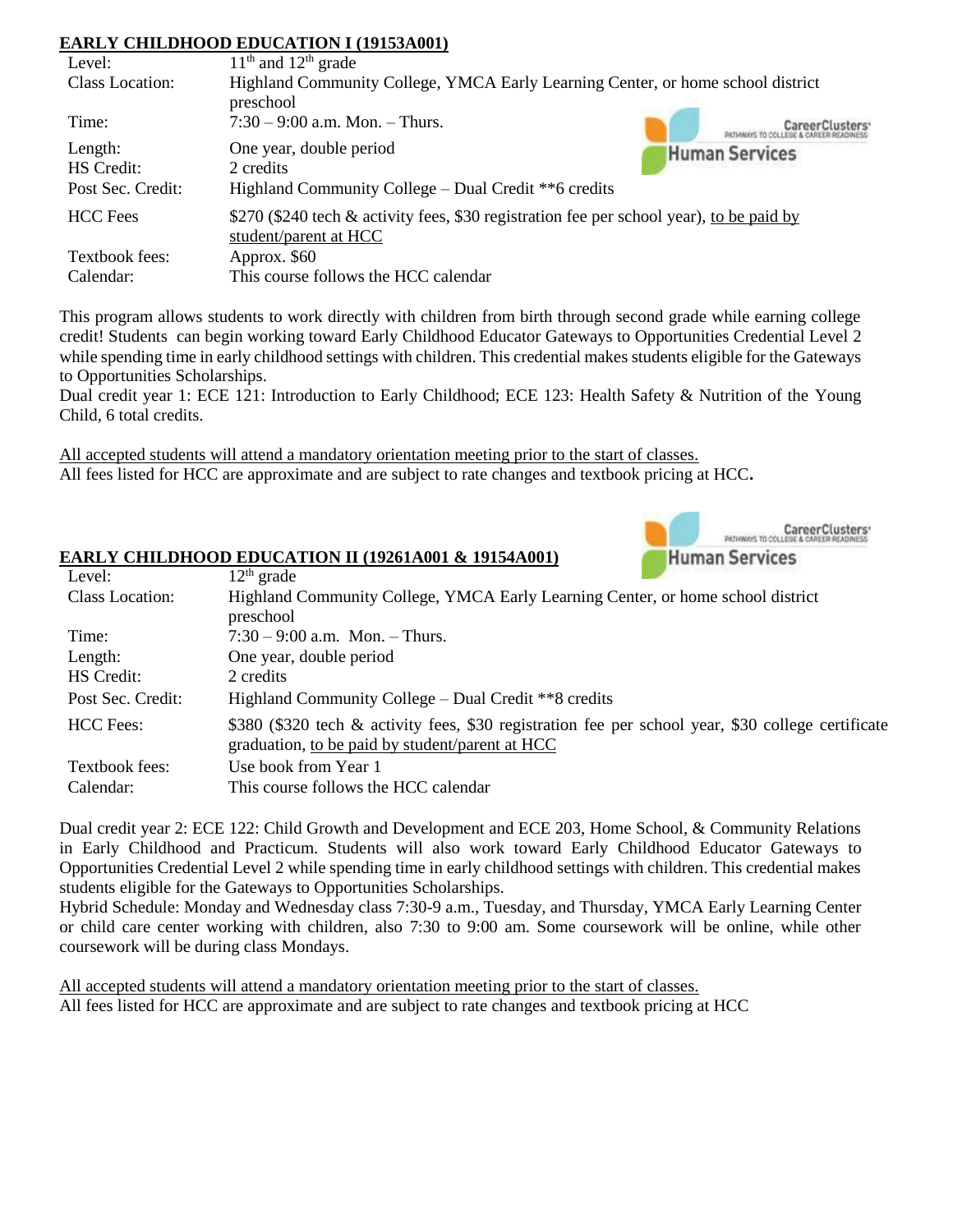#### **EDUCATION CAREER PATHWAYS (19151A001, 19152A001, & 19198A001)**

| Level:          | $11th$ and $12th$ grade                    |
|-----------------|--------------------------------------------|
| Class location: | Freeport High School, Freeport             |
| Length:         | One year, double period                    |
| Time:           | $1:00 - 2:30$ p.m., Mon. - Fri.            |
| H.S. Credit:    | 2 credits per year                         |
| Calendar:       | This course follows the CareerTEC calendar |



#### **Foundations to Teaching**

This course introduces students to the principles underlying teaching and learning, responsibilities and duties of teachers, and strategies and techniques to deliver knowledge and information.

#### **Educational Methodology**

This course introduces students to the principles underlying teaching and learning, responsibilities and duties of teachers, and strategies and techniques to deliver knowledge and information.

#### **Future Educator**

Prerequisite: Students with a desire to be a competent/professional representation of FHS in the public work force. Eleventh and twelfth grade students are eligible to complete a semester-long field experience at our lab schools: Blackhawk Elementary, Freeport Middle School or Freeport High School under the supervision of FSD145 teachers. Students will first engage in teaching methodologies and expectations and then will be assigned to a mentor teacher. Regular observations in their work environment accompanied by regular meetings with FHS campus staff will guide interested future teachers to a strong field experience. \* Students may qualify for the OCED 250 credit through Highland Community College for this experience. Final determination will be determined by HCC. · OCED 250 is not associated with any internship type hours. This would be content covered in class and should match (meet or exceed) the content of the syllabus of that class. · HCC will create a specific list of programs that correspond with this dual credit opportunity. · Students may take the Future Teacher Work Based Learning class for Freeport High School credit. Students may earn up to two credits (one per semester) if they reach a minimum of 75+ hours per semester. · This type of work based learning experience is not affiliated with HCC · Juniors (.5 credits each semester, 1 credit per year) · Seniors (1 credit each semester, 2 credits per year if enrolled for two periods)

#### **Program open to Freeport High School students first. Only up to 6 non-FHS students will be accepted**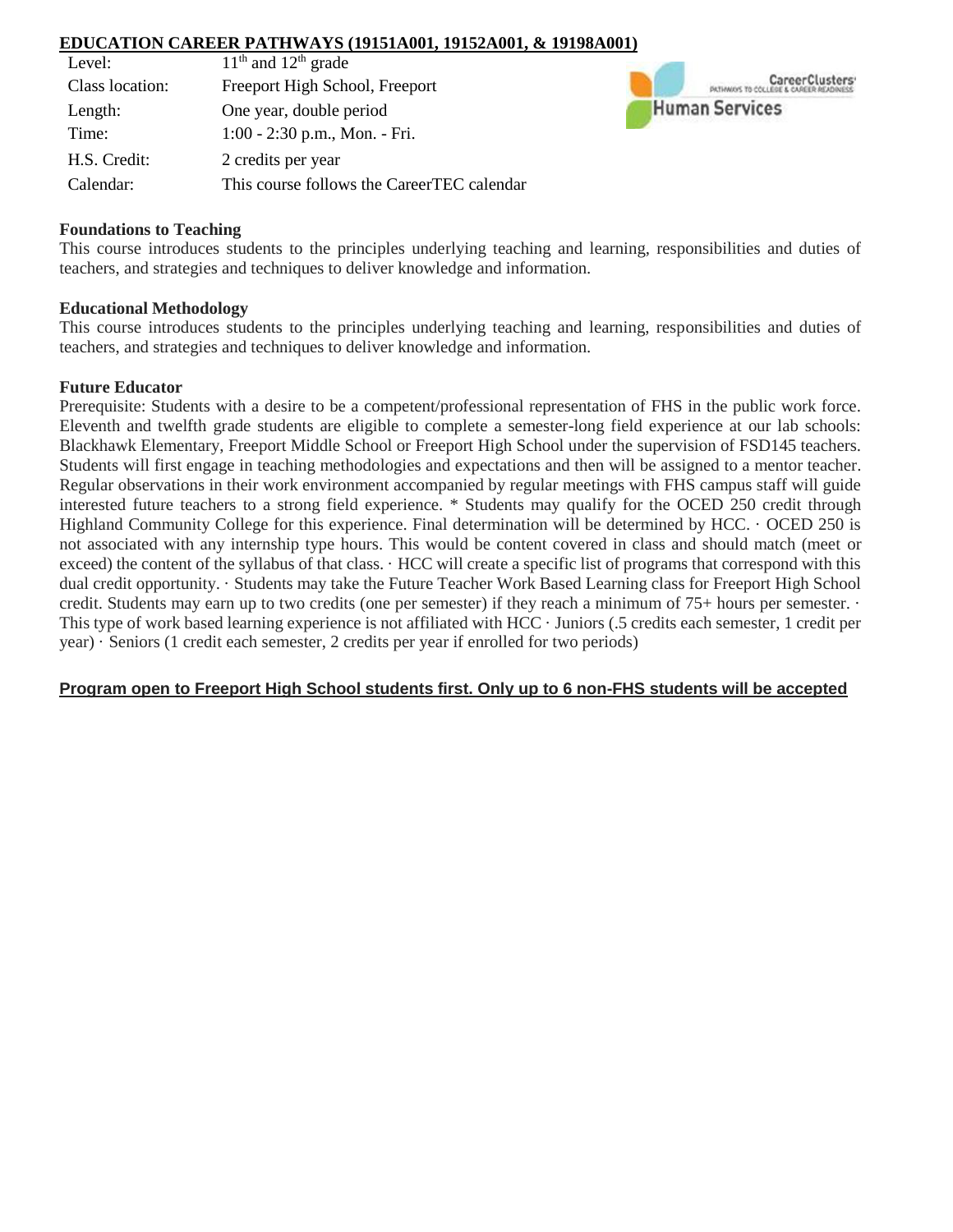### **GRAPHIC DESIGN I (GD I) (11155A001)**

|                        | <b>GRAPHIC DESIGN I (GD I) (11155A001)</b>                            | CareerClusters       |
|------------------------|-----------------------------------------------------------------------|----------------------|
| Level:                 | 11 and $12th$ grade                                                   | Arts, A/V Technology |
| Class Location:        | Freeport High School, Freeport                                        | & Communications     |
| Time:                  | 7:30 - 9:00 a.m., Mon. - Fri.                                         |                      |
| Length:                | One year, double period                                               |                      |
| H.S. Credit:           | 2 credits per year                                                    |                      |
| Prerequisite:          | Knowledge of the fundamentals of design                               |                      |
| <b>CAREERTEC Fees:</b> | \$30, to be paid by student/parent at High School during registration |                      |
| Calendar:              | This course follows the CAREERTEC calendar                            |                      |

Discover the world of commercial design applications and the kaleidoscope of career opportunities! The core of Graphic Design I focus on real-world applications of graphic design (2D) and/or product design (3D) techniques and processes. The objective of the course is to solve design problems utilizing the design fundamentals (e.g. typography, shape description, color and drawing etc.) in combination with professional computer programs and hardware. Projects may include the development of brochures, brand identity, package/product design, specialty products/printing (Tshirts, mugs, vinyl), 2D and/or 3D animation, and video. The course curriculum will include professional software applications and equipment, design theory, photography, basic 2D & 3D animation, video, and associated material processes and production techniques for all curricular areas. Emphasis of this course will be placed on software skill development, design thinking, presentation techniques, portfolio development, and professional/social employability skills necessary to succeed in these career fields.

**CARD IN** 

### **GRAPHIC DESIGN II (GD II) (11155A002)**

| Level:                 | $12th$ grade                                                                  |                                          |
|------------------------|-------------------------------------------------------------------------------|------------------------------------------|
| Class Location:        | Freeport High School, Freeport                                                | Arts, A/V Technology<br>& Communications |
| Time:                  | 7:30 - 9:00 a.m., Mon. - Fri.                                                 |                                          |
| Length:                | One year, double period                                                       |                                          |
| H.S. Credit:           | 2 credits per year                                                            |                                          |
| Prerequisite:          | Completion of Graphic Design I with C or better and interview with Instructor |                                          |
| <b>CAREERTEC</b> Fees: | \$30, to be paid by student/parent at High School during registration         |                                          |
| Calendar:              | This course follows the CAREERTEC calendar                                    |                                          |

The second year continues on from the first-year experiences to engage students in more complex and individualized design projects. Students will gain more experience in real-world applications of both graphic design (2D) and/or product design (2D), photography, animation, and/or product design (3D) techniques and processes. The objective of the course is to solve design problems utilizing the design fundamentals (e.g. typography, shape description, color, and drawing etc.) in combination with professional computer programs, and hardware projects may include the development of brochures, posters, brand identity, package & product design, screen printing (T-shirts), 2D and/or 3D animation and video. The course curriculum will include professional software applications and equipment, design theory, photography, basic  $2D \& 3D$  animation, video, and associated material processes and production techniques for all curricular areas. Emphasis of this course will be placed on software skill development, design thinking, presentation techniques, portfolio development, and professional/social employability skills necessary to succeed in these career fields.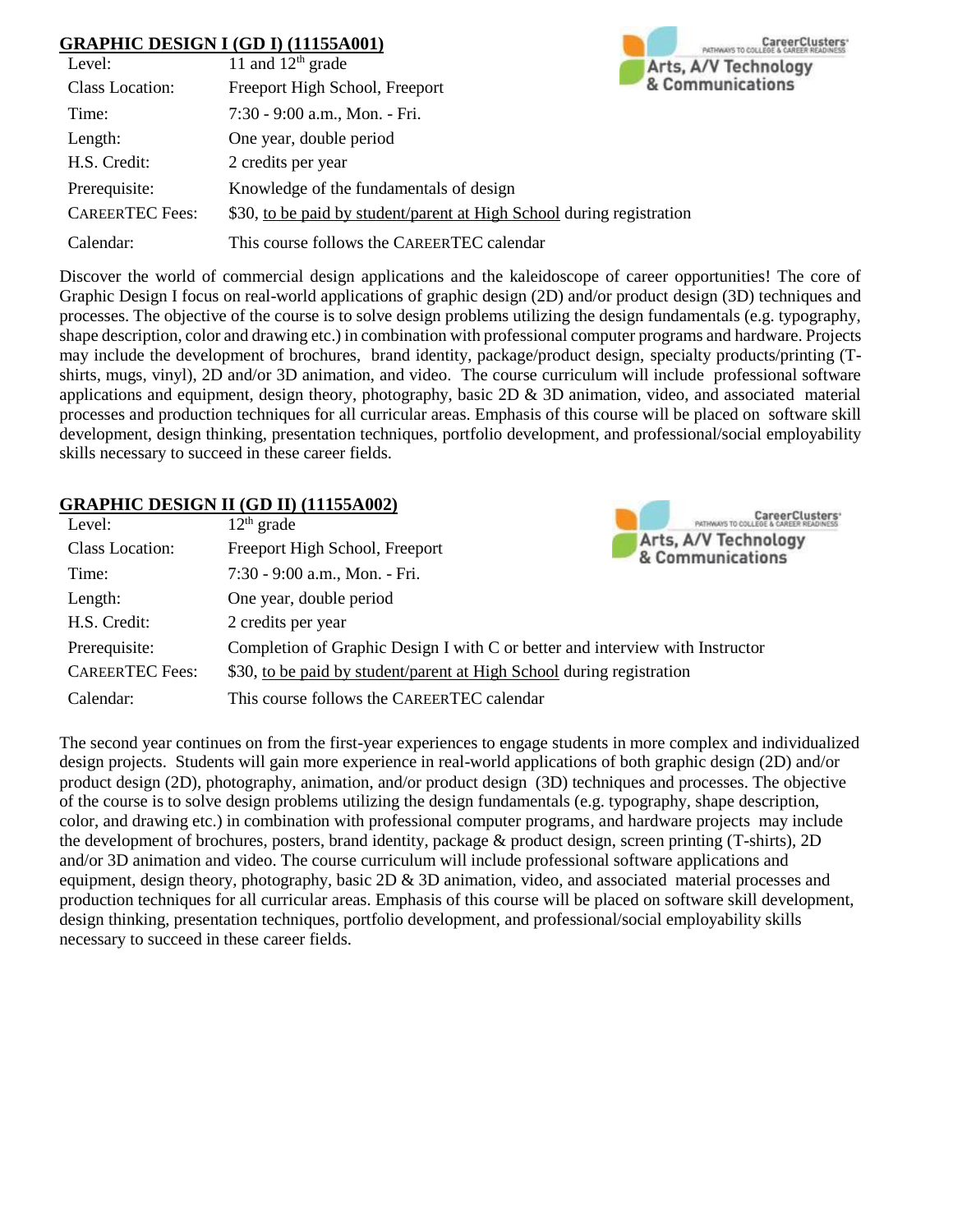### **HCC AUTO MECHANICS I (20104A001)**

| Level:            | CaroorClustors<br>$11th$ and $12th$ grade<br>PATHWAYS TO COLLEGE                                                                                                                                      |  |
|-------------------|-------------------------------------------------------------------------------------------------------------------------------------------------------------------------------------------------------|--|
| Class Location:   | Transportation,<br><b>Highland Community College, Freeport</b>                                                                                                                                        |  |
| Time:             | <b>Distribution &amp; Logistics</b><br>$12:45 - 5:45$ p.m., Mon. - Thurs.                                                                                                                             |  |
| Length:           | One year                                                                                                                                                                                              |  |
| H.S. Credit:      | Two credits per year                                                                                                                                                                                  |  |
| Post Sec. Credit: | Highland Community College - Dual Credit** 25 credits                                                                                                                                                 |  |
| Tuition:          | Approximate out of pocket tuition cost to student \$2,225                                                                                                                                             |  |
| <b>HCC</b> Fees:  | \$1,415 (\$385 course fee, \$1,000 tech & activity fees, \$30 registration fee per school year), to be<br>paid by student/parent at HCC. Students may purchase tools through a rent to own program at |  |
|                   | HCC at a cost of approx. \$1,000 per semester. Students may also rent tools while in class to be                                                                                                      |  |
|                   | paid by student/parent at HCC                                                                                                                                                                         |  |
| Textbook fees:    | \$190                                                                                                                                                                                                 |  |
| Calendar:         | This course follows the HCC calendar                                                                                                                                                                  |  |

If you're serious about becoming a certified auto mechanic, look into this course. Auto Mechanics I is a dual -credit program earning college credit hours as well as high school credits. Students are expected to have math and reading skills sufficient to understand the technical terminology presented in the textbooks. This program prepares students for employment with hands-on experience in the areas of vehicle service and inspections, brakes, manual transmissions, and drivetrains, basic electrical (electrical circuits, batteries, starters, alternators) suspension & alignments, and engine mechanical repair. **Students are responsible for any tuition and fees beyond \$650 per semester.** Students are also responsible for purchase of required textbooks (approx. \$190) and tools (contact HCC for options and cost). Students will earn Highland Community College credits toward an Associate of Applied Science degree. Dual credit at HCC: AUTM 111, 113, 115, 120, 122, 124, 138

This is an ASEEF accredited course. Various ASE Certifications may be earned after completing 2 years of automotive courses.

**CONTRACTOR** 

CaroorClustores

All accepted students will attend a mandatory orientation meeting prior to the start of classes. All fees listed for HCC are approximate and are subject to rate changes and textbook pricing at HCC**.**

### **HCC AUTO MECHANICS II (20104A002)**

| Level:                 | PATHWAYS TO COLLEGE & CAREER READINES<br>$12th$ grade                                                 |  |
|------------------------|-------------------------------------------------------------------------------------------------------|--|
| <b>Class Location:</b> | Transportation,<br><b>Highland Community College, Freeport</b><br><b>Distribution &amp; Logistics</b> |  |
| Time:                  | 7:30 - 12:30 p.m., Mon. - Thurs.                                                                      |  |
| Length:                | One year                                                                                              |  |
| H.S. Credit:           | Two credits per year                                                                                  |  |
| Post Sec. Credit:      | Highland Community College - Dual Credits** 27 credits                                                |  |
| Prerequisite:          | Successful completion of Auto Mech. I with C or better and 95% attendance                             |  |
| Tuition:               | Approximate out of pocket tuition cost to student \$2507                                              |  |
| <b>HCC</b> Fees:       | \$1,550 (\$440 course fees, \$1080 tech & activity fees, \$30 registration fee per school year), to   |  |
|                        | be paid by student/parent at HCC                                                                      |  |
| <b>Textbook Fees:</b>  | Students may purchase tools through a rent to own program at HCC at a cost of                         |  |
|                        | approx. \$1000 per school year to be paid by student/parent at HCC                                    |  |
|                        | Same textbook as Yr. 1, continuation of payments on tool set purchased through                        |  |
|                        | HCC to be paid by student/parent at HCC                                                               |  |
| Calendar:              | This course follows the HCC calendar                                                                  |  |

Dual Credit Auto Mechanics II is a continuation of courses leading to an Assoc. of Applied Science Degree. This program prepares students for employment in the areas of computerized engine controls, air conditioning, automatic transmissions, and body control systems. **Students are responsible for any tuition and fees beyond \$650 per semester.** Additional college credits are necessary to complete the AAS degree program. Dual credits at HCC: AUTM 231, 233, 235, 237, 238, 240, 242, 248.This is an ASEEF accredited course. Various ASE Certifications may be earned after completing 2 years of automotive courses.

All accepted students will attend a mandatory orientation meeting prior to the start of classes. All fees listed for HCC are approximate and are subject to rate changes and textbook pricing at HCC**.**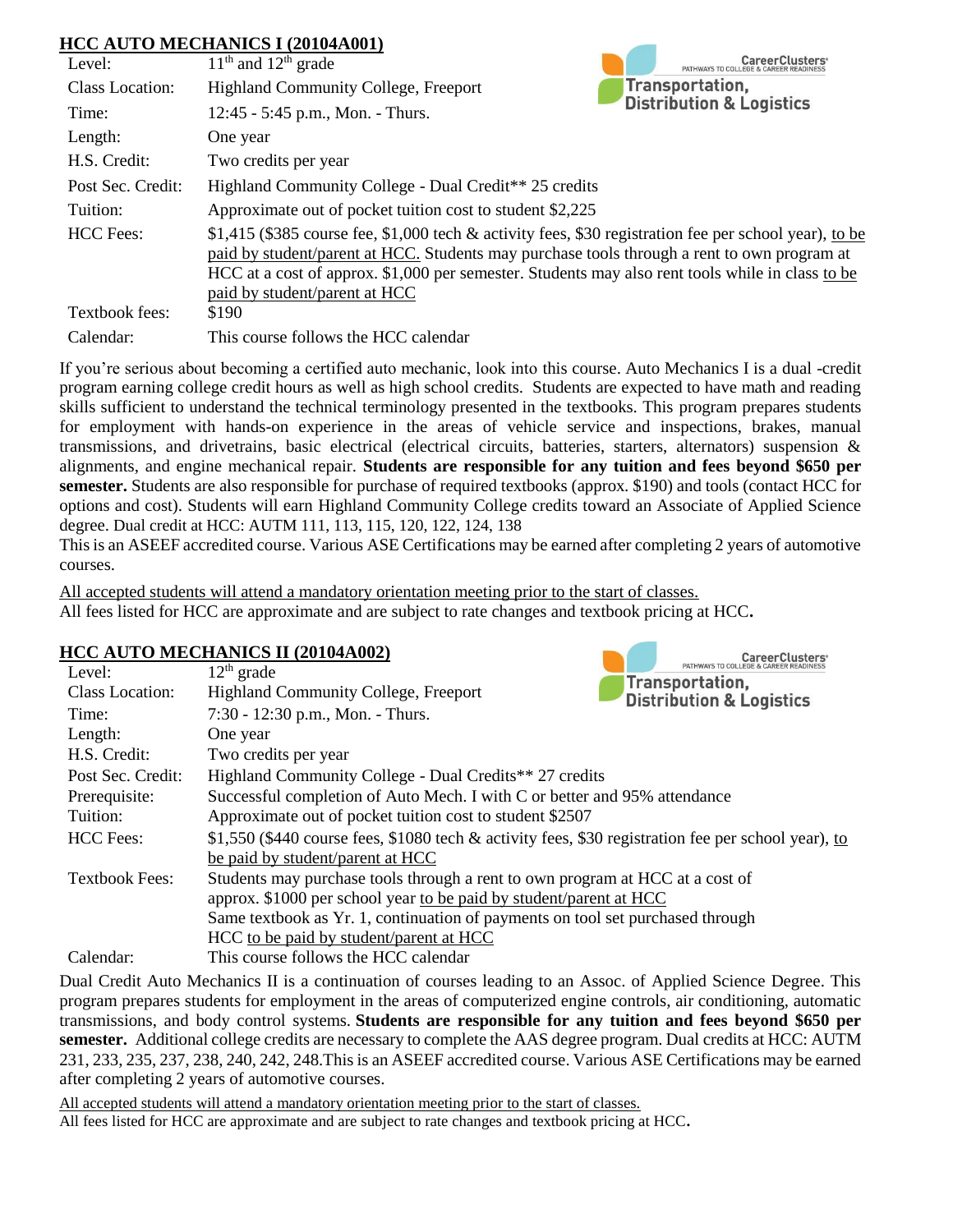#### **HEALTH OCCUPATIONS YOUTH APPRENTICESHIP I (HOYA I) (14001A001 & 14051A001)**

| Level:<br>Class Location:               | $11th$ and $12th$ grades<br>St. John Church, Freeport<br>PATHWAYS TO COLLEO                                                                                                                                                                                                                                                                                                                                                                                                                                                                                                                                                                                                                                                                                                                                                                                                                           |
|-----------------------------------------|-------------------------------------------------------------------------------------------------------------------------------------------------------------------------------------------------------------------------------------------------------------------------------------------------------------------------------------------------------------------------------------------------------------------------------------------------------------------------------------------------------------------------------------------------------------------------------------------------------------------------------------------------------------------------------------------------------------------------------------------------------------------------------------------------------------------------------------------------------------------------------------------------------|
| Time:                                   | <b>Health Science</b><br>7:30 - 9:00 a.m., 9:20 - 10:50, & 1:00 - 2:30 p.m., Mon. - Fri.                                                                                                                                                                                                                                                                                                                                                                                                                                                                                                                                                                                                                                                                                                                                                                                                              |
| Length:                                 | One year, double period                                                                                                                                                                                                                                                                                                                                                                                                                                                                                                                                                                                                                                                                                                                                                                                                                                                                               |
| H.S. Credit:                            | 2 credits per year                                                                                                                                                                                                                                                                                                                                                                                                                                                                                                                                                                                                                                                                                                                                                                                                                                                                                    |
| Post Sec Credit:                        | Highland Community College – Dual Credit** 8 credits                                                                                                                                                                                                                                                                                                                                                                                                                                                                                                                                                                                                                                                                                                                                                                                                                                                  |
| Prerequisite:<br><b>CAREERTEC Fees:</b> | (Eight credits for students successfully completing the C.N.A. theory and clinical training)<br>Keyboarding skills, immunization documentation, and meeting with instructor required for<br>acceptance into this program, satisfactory completion of Algebra 1, and have at least an $8th$ grade<br>reading ability, which will be confirmed through Accuplacer exam score of at least 220. Students<br>must have a social security number on the first day of class to be eligible for state CNA exam. NO<br>exceptions per Illinois Public Health regulations.<br>\$184 (\$80 drug screen, \$20 workbook, \$25Textbook rental, \$6 fee, \$22CPR, \$37 scrub uniform),<br>to be paid by student/parent at high school during registration.<br>In the event of a non-negative drug screen, the student will be assessed an additional fee of \$26<br>for the screen to be sent to an independent lab. |
| <b>HCC</b> Fees:                        | \$15 registration fee for spring semester to be paid by student/parent at HCC                                                                                                                                                                                                                                                                                                                                                                                                                                                                                                                                                                                                                                                                                                                                                                                                                         |
| <b>Optional Fees:</b>                   | \$75 CNA state testing fee to be paid by student/parent during state testing registration after<br>completing course. Students may purchase their textbook for replacement cost                                                                                                                                                                                                                                                                                                                                                                                                                                                                                                                                                                                                                                                                                                                       |
| Calendar:                               | This course follows the CAREERTEC calendar                                                                                                                                                                                                                                                                                                                                                                                                                                                                                                                                                                                                                                                                                                                                                                                                                                                            |

Healthcare is the largest growing industry globally. Doctors, nurses, lab technicians, respiratory techs, occupational and physical therapists, surgical assistants and traveling health care personnel are needed nationwide. HOYA I provides a comprehensive exploration into health-care occupations and provides foundational skills and broad-based training in a variety of careers in the health-care field. Classroom academics will be combined with introductory onsite visits of numerous health careers. The course is designed to help prepare students for more in-depth post-secondary study toward a particular career in health care**. Students will need the 2 step TB test and proof of Hepatitis B vaccination. To participate in the CNA training, students will need a social security number on the first day of class and a state issued photo ID, further information will be provided.** 

\* TB test can be obtained at the county health department at their current rate. Appointments should be made.

Students are offered the opportunity to receive CNA (Certified Nursing Assistant) training 40 hours of clinical training will be done in the evenings or weekends, during the course of the year. Students that pass the theory and clinical portion with an 80% or better may sit for the State certification exam in June to be given at Highland Community College. Aligning with health-care standards, students will be subject to random and reasonable suspicion of alcohol and drug screenings; students will be removed from the program if they test positive.

Suggested preparatory courses include Algebra I, computer literacy, keyboarding skills, strong science background, competent writing skills, and a strong interest in health-related careers. Students may be responsible for their own transportation to and from Job Shadow sites and some field trips. Dual credit at HCC: NURS 091.

All accepted students will attend a mandatory orientation meeting prior to the start of classes. All fees listed for HCC are approximate and are subject to rate changes and textbook pricing at HCC**.**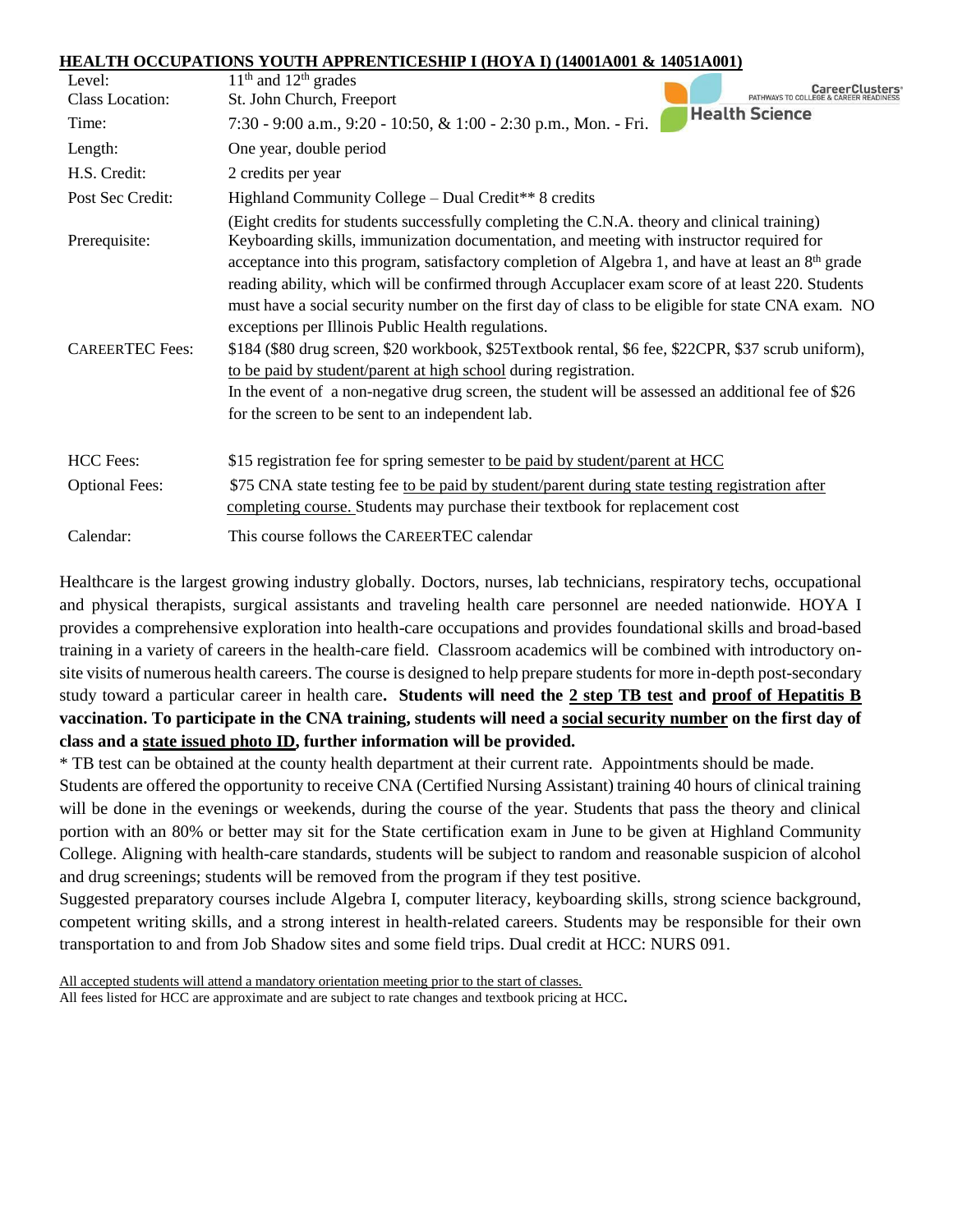### **HEALTH OCCUPATIONS YOUTH APPRENTICESHIP II (HOYA II) (14098A005 & 14154A001)**

| Level:                              | $12th$ grade                                                                                                                                                                                                                                                                                                                                                              |  |
|-------------------------------------|---------------------------------------------------------------------------------------------------------------------------------------------------------------------------------------------------------------------------------------------------------------------------------------------------------------------------------------------------------------------------|--|
| Class Location:                     | Internship site & St. John Church every Mon., Tues. Wed., $1:00 - 2:30$ p.m.                                                                                                                                                                                                                                                                                              |  |
| Length:                             | CareerClusters<br>One year, double period<br>PATHWAYS TO COL                                                                                                                                                                                                                                                                                                              |  |
| H.S. Credit:                        | <b>Health Science</b><br>2 credits per year                                                                                                                                                                                                                                                                                                                               |  |
| Post Sec Credit:                    | Highland Community College - Dual credit <sup>**</sup> - 5 total $-2$ credits after passing Health Care<br>Delivery final exam and 3 credits after passing Medical Terminology exam                                                                                                                                                                                       |  |
| Prerequisite:                       | Completion of HOYA I with C or better and 95% attendance, and attainment of work site placement                                                                                                                                                                                                                                                                           |  |
| <b>CAREERTEC</b> Fees:<br>HCC Fees: | \$196 (\$45 textbook rental, \$70 workbook, \$80 drug test), to be paid by student/parent at High<br>School during registration. In the event of a non-negative drug screen, the student will be assessed<br>an additional fee of \$26 for the screen to be sent to an independent lab.<br>\$15 registration fee for Spring semester, to be paid by student/parent at HCC |  |
| Calendar:                           | This course follows the CAREERTEC calendar                                                                                                                                                                                                                                                                                                                                |  |

HOYA II is a combination of on-site clinical work experiences and academics that are required to enter a particular health career or health-industry area. Student will interview and work on-site with a professional for an average of eight hours per week to total 144 hours per semester and a cumulative total of 288 during the entirety of course. Additional time is spent on academics that enable the student to pursue a post-secondary degree or certification in the health-care field. Students will study Medical Terminology as well as explore national and regional practices of health care. This will include not only careers in healthcare , but projections of health-care needs locally as well as globally, access to health-care advocacy for health programs, managing the delivery of health services, diverse populations served in healthcare and the challenges involved, and an overview of changing health-care behaviors. Students will work actively with community resources while studying national and global behaviors in comparison. Students will meet Monday through Wednesday in the classroom from 1-2:30 for the academic instruction. Students will need the one step TB test before class begins. \*TB test can be done at the Health Department for a fee. Appointments should be made. Aligning with health-care standards, students will be subject to random and reasonable suspicion of alcohol and drug screenings; students will be removed from the program if they test positive. Students study Medical Terminology and Health Care Delivery and upon successful completion of the exam will earn college credits through HCC: NURS 117 and HLTH 101. Students must provide their transportation to and from the classroom and the work site.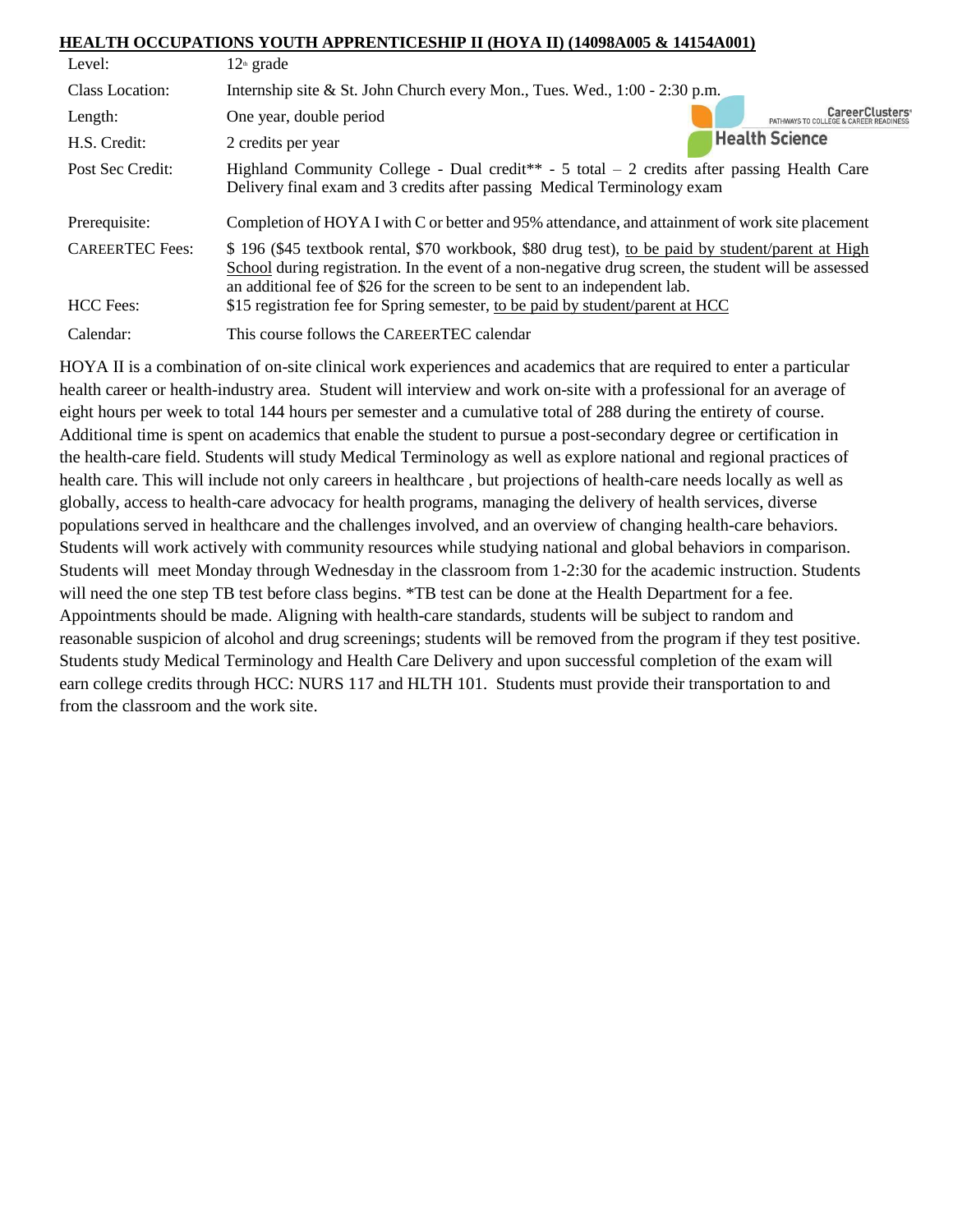### **INDUSTRIAL TECHNOLOGIES (13207A001 & 13203A001)**

| Level:                 | $11th$ & $12th$ grade                                                                                 |
|------------------------|-------------------------------------------------------------------------------------------------------|
| <b>Class Location:</b> | <b>Highland Community College, Freeport</b><br>Manufacturing                                          |
| Time:                  | $7:30 - 9:00$ a.m., Mon. - Thurs.                                                                     |
| Length:                | One year, double period                                                                               |
| H.S. Credit:           | 2 credits per year                                                                                    |
| Post Sec. Credit:      | Highland Community College Dual Credit <sup>**</sup> 12 credits                                       |
| <b>HCC</b> Fees:       | \$805 (\$295 course fees & tools, \$480 tech & activity fees, \$30 registration fees per school year. |
|                        | Students must purchase tools at a cost of \$160 included in course fees), to be paid by               |
|                        | student/parent at HCC                                                                                 |
| Textbook fees:         | \$195-\$303 textbook bundle                                                                           |
| Calendar:              | This course follows the HCC calendar                                                                  |

This program develops the basic academic and technical skills students must acquire to pursue a career in welding, CAD, or manufacturing. These skills will be developed in the areas of Shielded Metal Arc Welding, Gas Metal Arc Welding, 2D CAD (Computer Aided Drafting), and 3D CAD and Parametric Modeling. Upon completion of these courses, the student will be able to use a fusion process to join (weld) two pieces of metal by applying intense heat to melt the edges of metal so they fuse permanently. Students will also determine the welding process best suited for the metals being fused. Additionally, students will learn to create basic 2-dimensional CAD drawings complete with multiple views and dimensions. An emphasis will be placed on drafting fundamentals. Finally, students will learn 3 dimensional CAD (Parametric Modeling) with an emphasis on dimensioning mechanics and assemblies.

\*\*Students successfully completing this course will have the opportunity, with additional coursework at HCC, to earn certificates and/or degrees in Welding, Welding and Fabrication, Industrial Training, , and CNC Machining. Dual Credit at HCC: WELD130, WELD232, DRAF105, DRAF106

Students may apply to the Plumbers & Pipefitters Union Local 23 apprenticeship upon completion and high school graduation.

All accepted students will attend a mandatory orientation meeting prior to the start of classes.

All fees listed for HCC are approximate and are subject to rate changes and textbook pricing at HCC**.**

#### **INDUSTRIAL TECHNOLOGIES II (22153A001 & 21010A001)**

| Level:            | $12th$ grade<br><b>DISTINGUINE TO COLLEGE &amp;</b>                                                                                                       |
|-------------------|-----------------------------------------------------------------------------------------------------------------------------------------------------------|
| Class Location:   | Manufacturing<br>Work Site                                                                                                                                |
| Time:             | Varies                                                                                                                                                    |
| Length:           | One year                                                                                                                                                  |
| H.S. Credit:      | 2 credits per year                                                                                                                                        |
| Post Sec. Credit: | Highland Community College Dual Credit <sup>**</sup> 6-9 credits                                                                                          |
| Prerequisite:     | Successful Completion of IND TECH I.                                                                                                                      |
| <b>HCC</b> Fees:  | \$30 registration fee per school year, course and activity fees vary from \$40 - \$500 depending<br>on options below, to be paid by student/parent at HCC |
| Textbook fees:    | Depends on option chosen below                                                                                                                            |
| Calendar:         | This course follows the HCC calendar                                                                                                                      |

**Service** 

There are 3 different options for year two of the Industrial Technologies course.

Option 1: Students attend college-level courses on Highland's campus during the school day. This option would require permission from the student's school. Courses could include 3D CAD, Machine Processes, CNC Mill, CNC Lathe or other Technical Electives for the alternating days. Students selecting the 3D CAD course could also attend during normal CareerTEC hours. Option 2: Students complete Occupational Education (OCED) courses, otherwise known as workplace experience. Students seek part-time paid employment or unpaid internship with an area manufacturer. The employment would align with the HCC Welding and/or CNC Machining programs. Option 3: Students could select a combination of options 1 and 2. Students are responsible for gaining the credits required by their high schools. Dual Credit at HCC: SPTP270, SPTP 269 & OCED 290

All fees listed for HCC are approximate and are subject to rate changes and textbook pricing at HCC**.**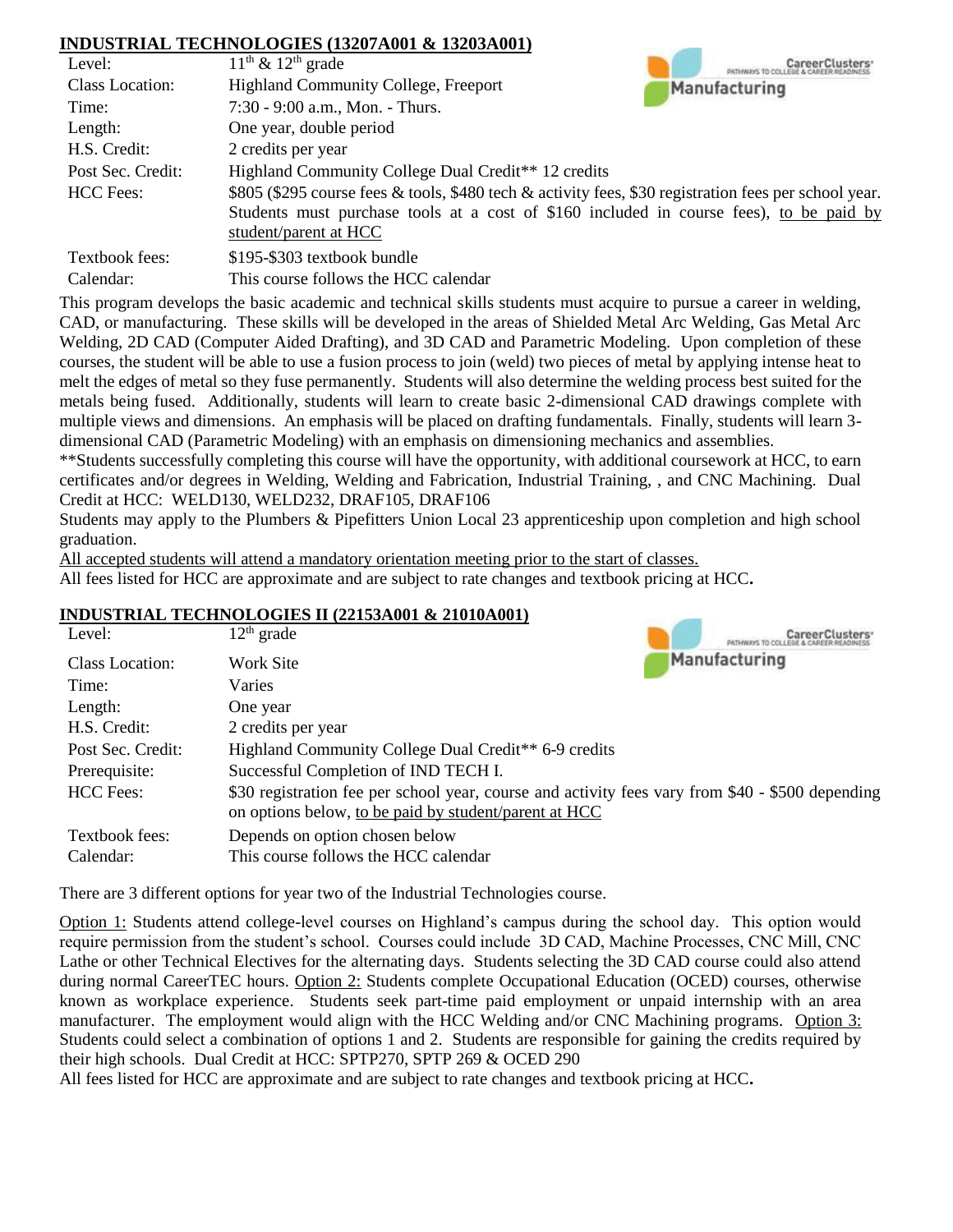### **NAIL TECH I (19105A001)**

| ниц тесптилогион      |                                                                                                                                                                             |
|-----------------------|-----------------------------------------------------------------------------------------------------------------------------------------------------------------------------|
| Level:                | $11th$ and $12th$ grades                                                                                                                                                    |
| Class Location:       | <b>Highland Community College, Freeport</b><br><b>Human Services</b>                                                                                                        |
| Time:                 | $7:30 - 9:00$ a.m., Mon., Tues., and Thurs., Fri                                                                                                                            |
| Length:               | One year, double period                                                                                                                                                     |
| H.S. Credit:          | 2 credits per year                                                                                                                                                          |
| <b>HCC</b> Credit:    | Highland Community College - Dual Credit <sup>**</sup> 4 credits                                                                                                            |
| Prerequisite:         | $8th$ grade reading level and meeting with instructor required for acceptance into this program.                                                                            |
| <b>HCC</b> Fees:      | \$490 (\$50 smock, \$130 basic student kit and \$120 course fee, \$160 tech & activity fees, \$30<br>registration fee per school year), to be paid by student/parent at HCC |
| <b>Textbook Fees:</b> | Approximately \$382 textbooks                                                                                                                                               |
| Calendar:             | This class follows the HCC calendar                                                                                                                                         |

An introduction to the profession including salon conduct, ethics, client consultation, decontamination and safety. Students will understand anatomy and physiology of the skin and nails. Students will perform manicures and pedicures.

Course content covers COSM 190.

All accepted students will attend a mandatory orientation meeting prior to the start of classes. All fees listed for HCC are approximate and are subject to rate changes and textbook pricing at HCC**.**

### **NAIL TECH II (19105A002)**

| Level:                | $12th$ grades                                                                                                                       |                       |
|-----------------------|-------------------------------------------------------------------------------------------------------------------------------------|-----------------------|
| Class Location:       | <b>Highland Community College, Freeport</b>                                                                                         | <b>Human Services</b> |
| Time:                 | $1:00 - 2:30$ p.m., Mon., Tues., and Thurs., Fri                                                                                    |                       |
| Length:               | One year, double period                                                                                                             |                       |
| H.S. Credit:          | 2 credits per year                                                                                                                  |                       |
| <b>HCC</b> Credit:    | Highland Community College - Dual Credit <sup>**</sup> 4 credits                                                                    |                       |
| Prerequisite:         | 8 <sup>th</sup> grade reading level and meeting with instructor required for acceptance into this program.                          |                       |
| <b>HCC</b> Fees:      | \$310 (\$120 course fee, \$160 tech & activity fees, \$30 registration fee per school year), to be<br>paid by student/parent at HCC |                       |
| <b>Textbook Fees:</b> | Same book as year 1                                                                                                                 |                       |
| Calendar:             | This class follows the HCC calendar                                                                                                 |                       |

A continuance of the profession including salon conduct, ethics, client consultation, decontamination and safety. Students will understand anatomy and physiology of the skin and nails. Students will perform manicures and pedicures as well as tip application and acrylics.

Course content covers COSM 192.

All accepted students will attend a mandatory orientation meeting prior to the start of classes. All fees listed for HCC are approximate and are subject to rate changes and textbook pricing at HCC**.**